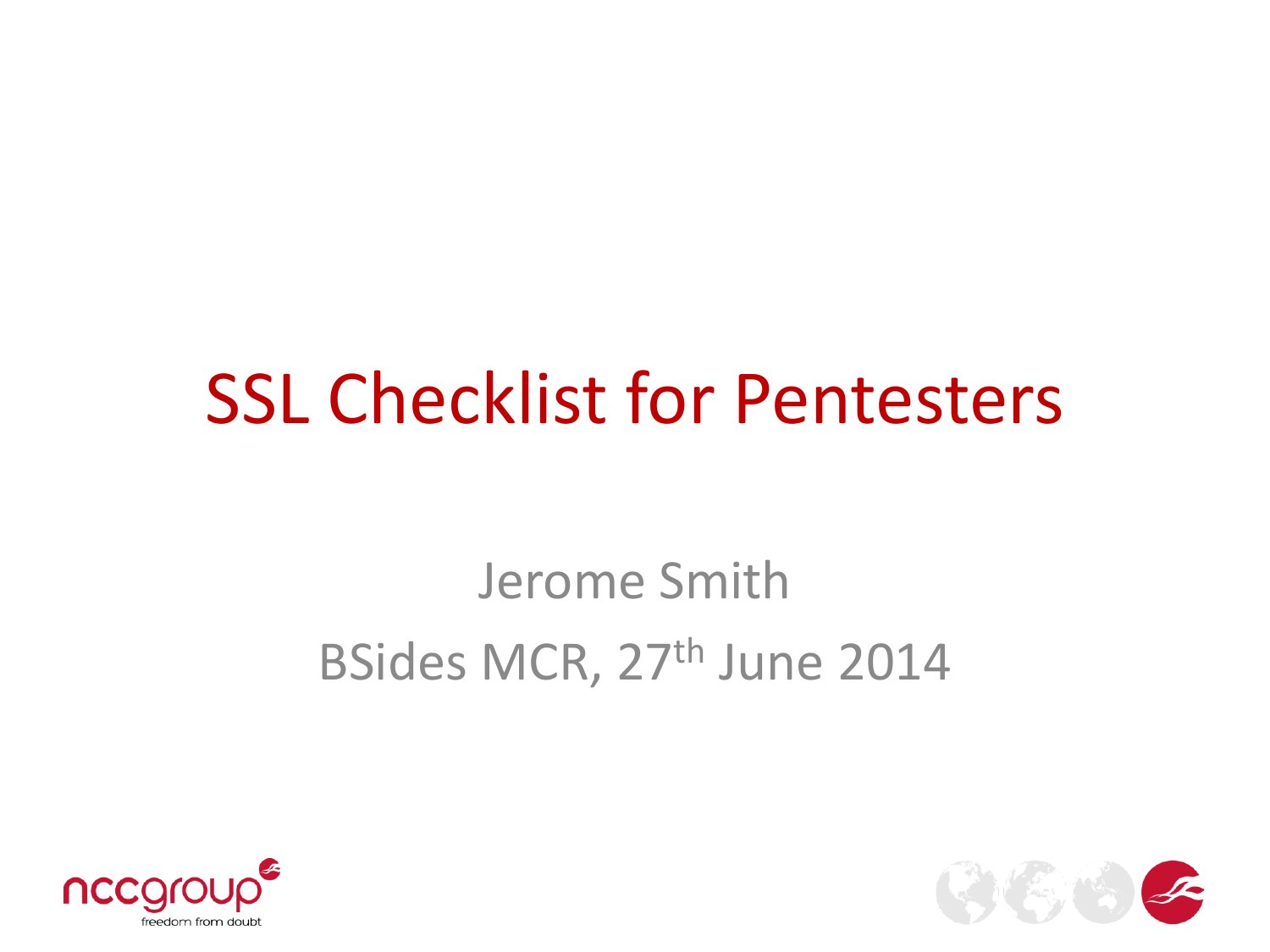# whoami

**# whoami jerome**

- Pentester
- Author/trainer
	- Hands-on technical
	- Web application, infrastructure, wireless security
- Security projects
	- Log correlation
	- Dirty data
	- Incident response exercises
- Sysadmin
- MSc Computing Science (Dist)
- [www.exploresecurity.com](http://www.exploresecurity.com/) | [@exploresecurity](https://twitter.com/exploresecurity)



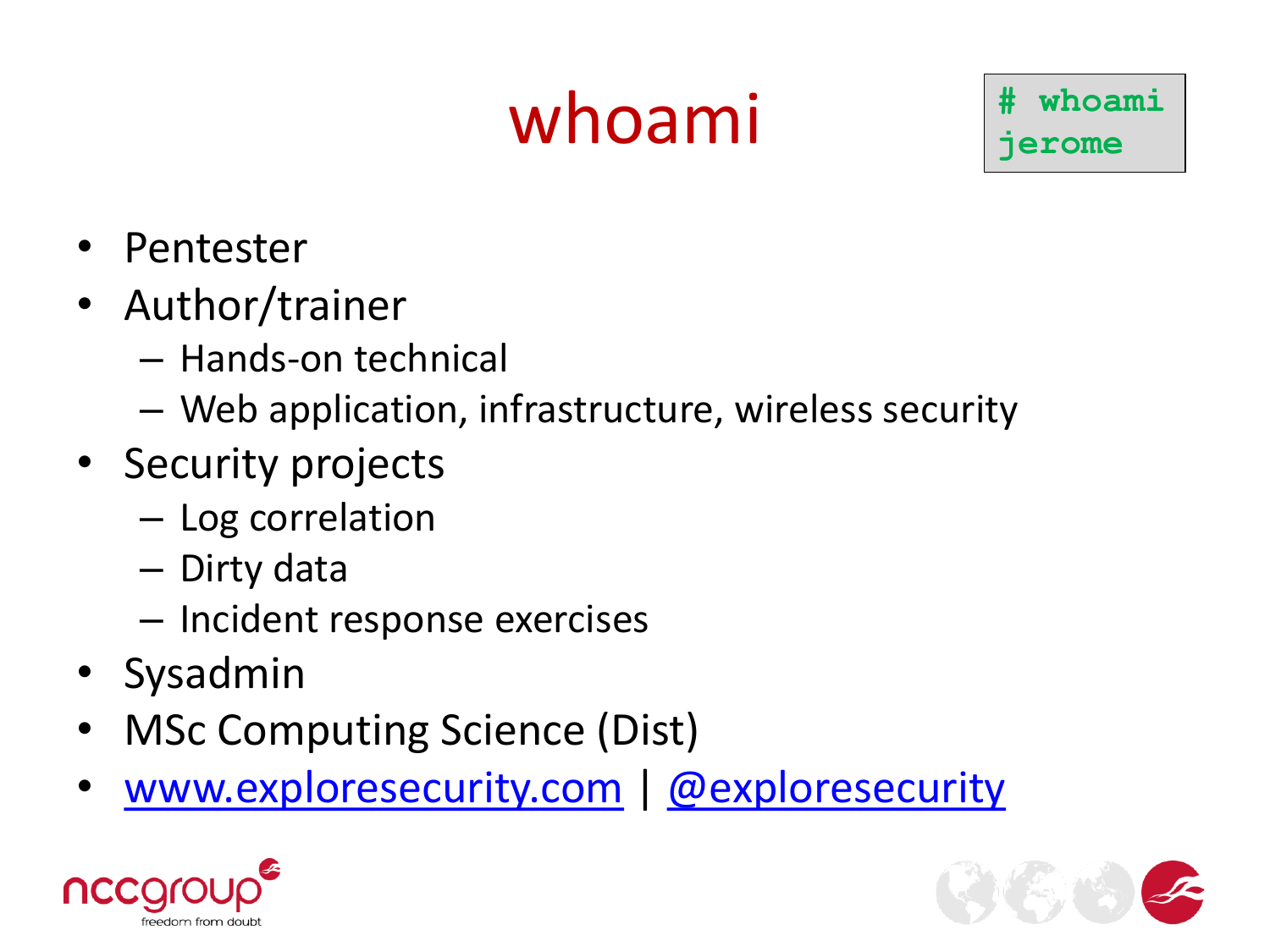# Introduction

- Broad review of SSL/TLS checks
	- Viewpoint of pentester
	- Pitfalls
	- Manually replicating what tools do (unless you told the client that *SSL Labs* would be testing them  $\odot$ )
	- Issues to consider reporting (but views are my own)
- While SSL issues are generally low in priority, it's nice to get them right!
- I'm not a cryptographer: this is all best efforts



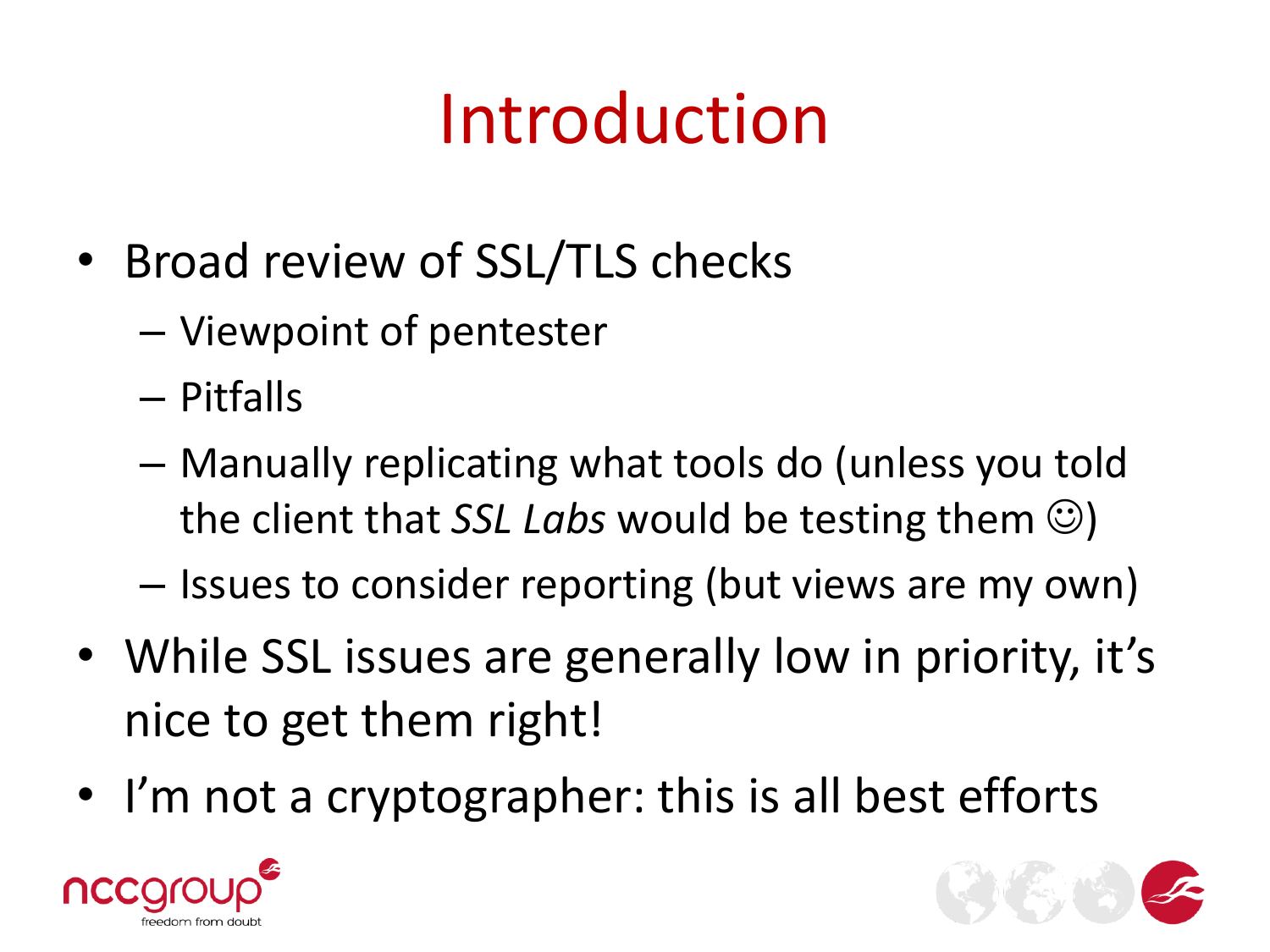- Flawed, e.g. no handshake protection  $\rightarrow$  MITM downgrade
- Modern browsers do not support SSLv2 anyway
	- Except for IE but it's disabled by default from IE7
	- That mitigates the risk these days
	- [http://en.wikipedia.org/wiki/Transport\\_Layer\\_Security#W](http://en.wikipedia.org/wiki/Transport_Layer_Security#Web_browsers) [eb\\_browsers](http://en.wikipedia.org/wiki/Transport_Layer_Security#Web_browsers)
- OpenSSL 1.0.0+ doesn't support it
	- Which means SSLscan won't find it
	- General point: tools that dynamically link to an underlying SSL library in the OS can be limited by what that library supports



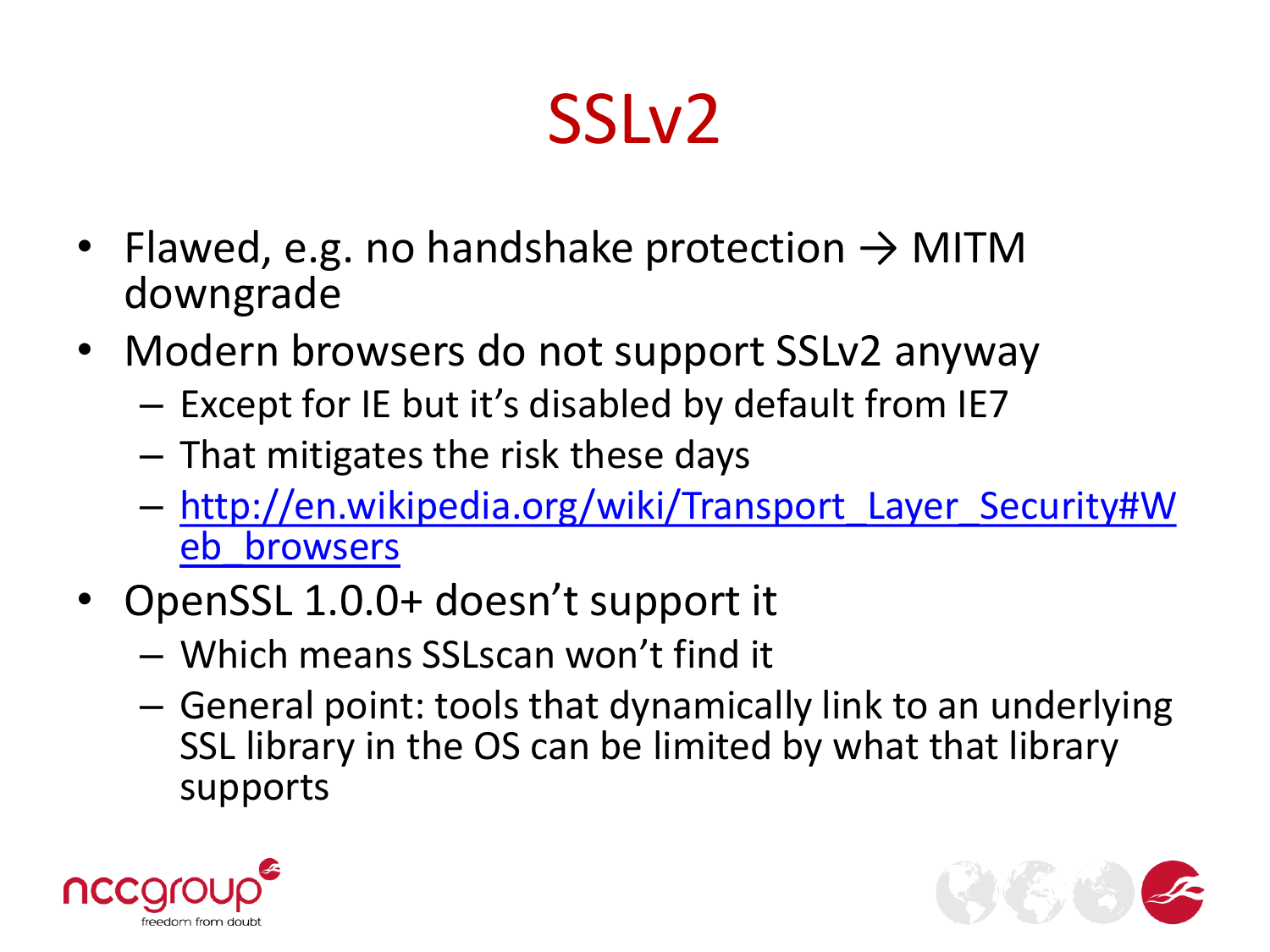• Same scan on different OpenSSL versions:



Version 1.8.2 http://www.titania.co.uk Copyright Ian Ventura-Whiting 2009



Version 1.8.2 http://www.titania.co.uk Copyright Ian Ventura-Whiting 2009

Testing SSL server **and studies**.com on port 443 Testing SSL server **and the com** on port 443

Supported Server Cipher(s):

|  |                                 | Accepted SSLv3 168 bits DES-CBC3-SHA |
|--|---------------------------------|--------------------------------------|
|  | Accepted SSLv3 128 bits RC4-SHA |                                      |
|  | Accepted SSLv3 128 bits RC4-MD5 |                                      |
|  |                                 | Accepted SSLv3 56 bits DES-CBC-SHA   |

| Supported Server Cipher(s): |                   |                    |                     |  |
|-----------------------------|-------------------|--------------------|---------------------|--|
| Accepted                    | SSLv2             | 168 bits           | DES-CBC3-MD5        |  |
| Accepted                    | SSLv2             | 56 bits            | DES-CBC-MD5         |  |
| Accepted                    | SSLv2             | 40 bits            | EXP-RC2-CBC-MD5     |  |
| Accepted                    | SSLv2             | $128 \text{ bits}$ | $RC2$ – $CBC$ – MD5 |  |
| Accepted                    | SSL <sub>v2</sub> | 40 bits            | $EXP-RC4-MD5$       |  |
| Accepted                    | SSLv2             | 128 bits           | $RC4 - MD5$         |  |
| Accepted                    | SSLv3             | $168$ bits         | DES-CBC3-SHA        |  |
| Accepted                    | SSLv3             | $56 \text{ bits}$  | DES-CBC-SHA         |  |



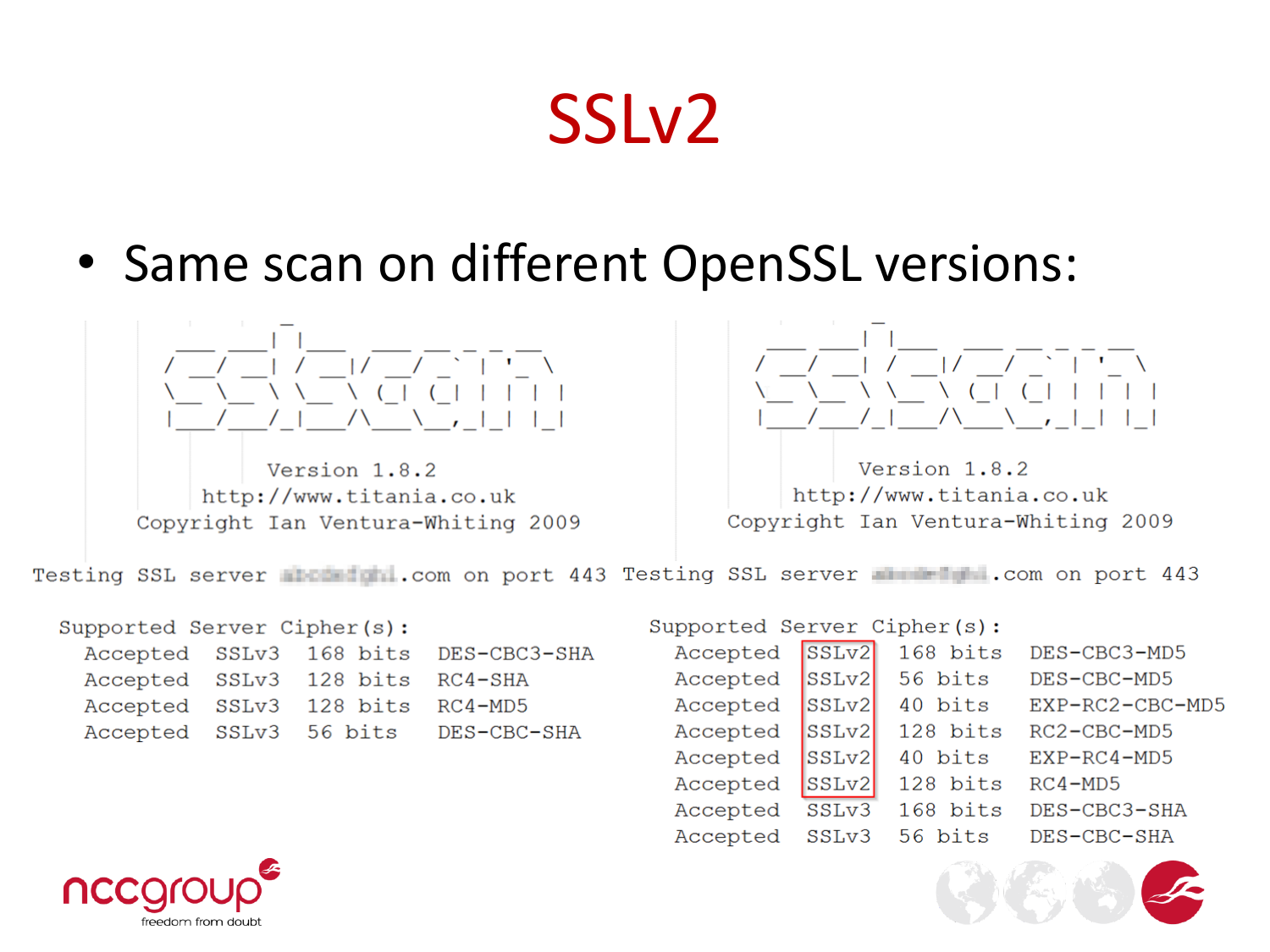testssl.sh warns you

| SSLv2 |                      | Local problem: /usr/bin/openssl doesn't support "s client -ssl2" |  |  |
|-------|----------------------|------------------------------------------------------------------|--|--|
| SSLv3 | offered              |                                                                  |  |  |
|       | TLSv1 offered (ok)   |                                                                  |  |  |
|       | TLSv1.1 offered (ok) |                                                                  |  |  |
|       | TLSv1.2 offered (ok) |                                                                  |  |  |

- It can work with any installed OpenSSL version
- OpenSSL<1.0.0 s client -ssl2 switch
	- More on this later
- Recompile OpenSSL
	- [http://blog.opensecurityresearch.com/2013/05/fixing-sslv2-support](http://blog.opensecurityresearch.com/2013/05/fixing-sslv2-support-in-kali-linux.html)[in-kali-linux.html](http://blog.opensecurityresearch.com/2013/05/fixing-sslv2-support-in-kali-linux.html)
- SSLyze 0.7+ is statically linked
	- Watch out for bug<https://github.com/iSECPartners/sslyze/issues/73>



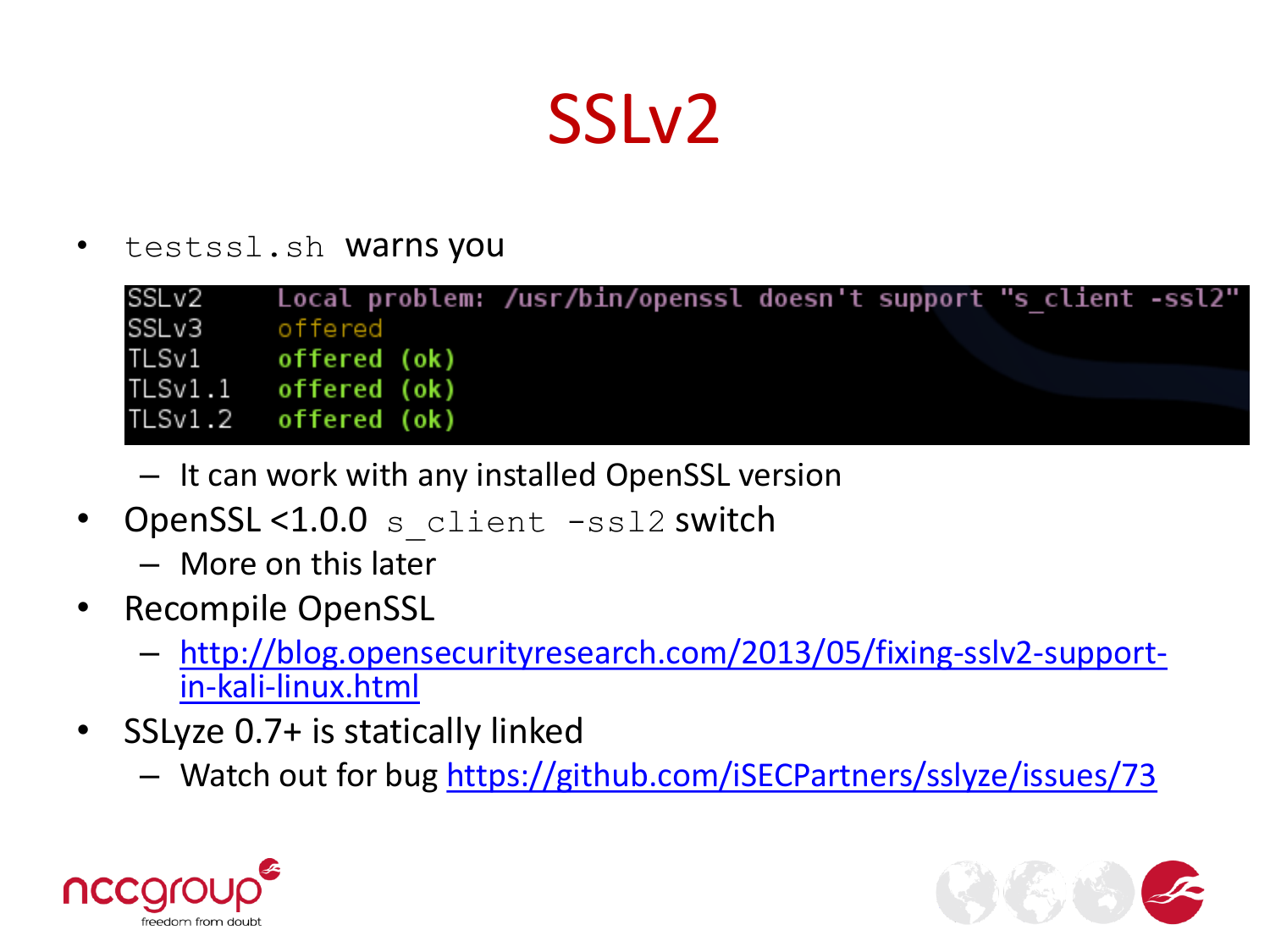- SSLv3 RFC is in fact "historical"
	- TLS began in 1999 as the standardised version of SSL – The SSL protocol hasn't been updated since 1996
- We really shouldn't be running it
	- Everything supports TLSv1.0 by default
	- Oh, except IE6



– Should we take the lead and begin to flag it in pentests as obsolete?



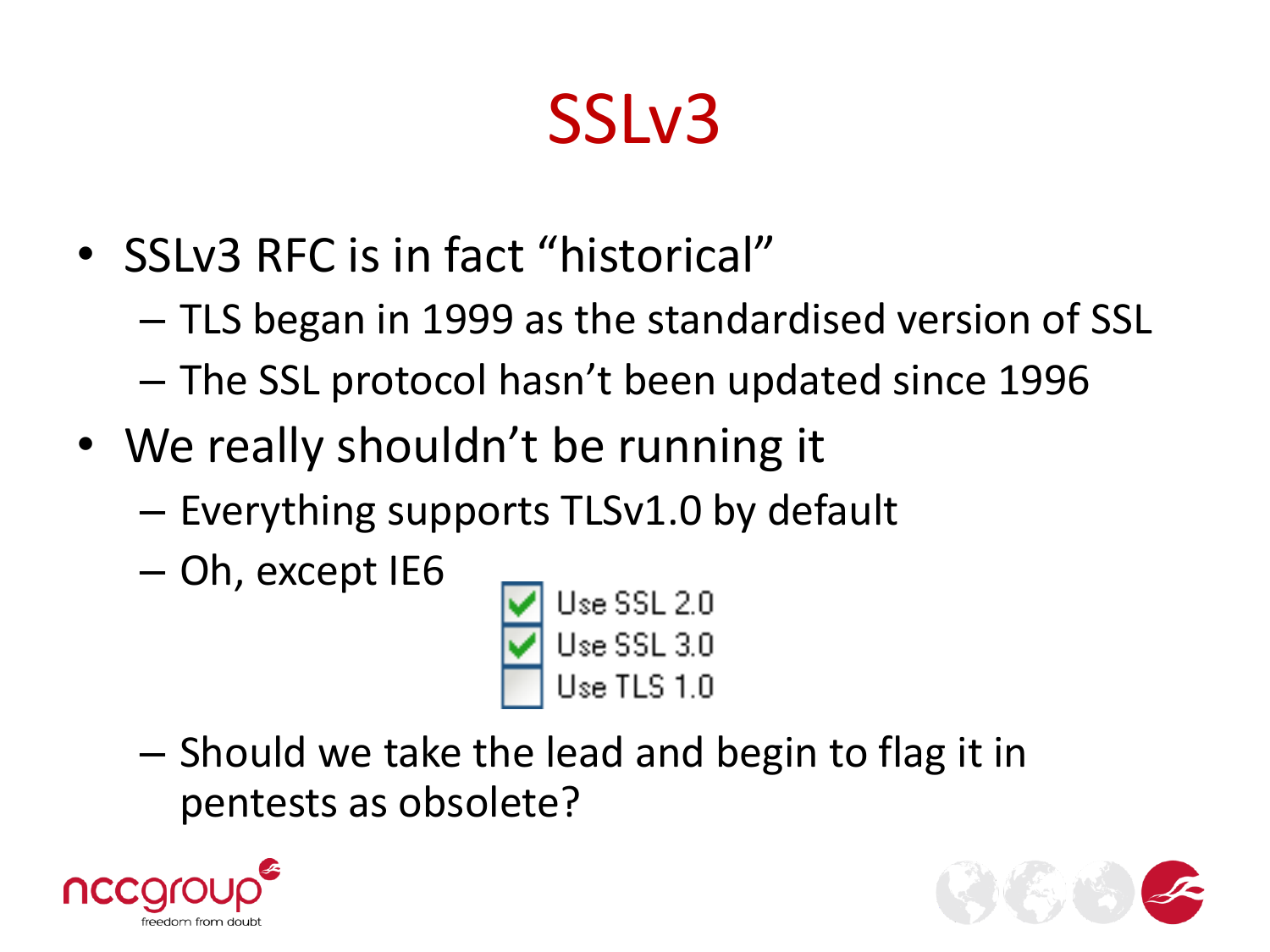## TLSv1.1 & v1.2

- We really should be running it
	- They've been around since 2006 and 2008 respectively
- Latest versions of browsers support them (platform dependent)
	- [http://en.wikipedia.org/wiki/Transport\\_Layer\\_Security#Web\\_br](http://en.wikipedia.org/wiki/Transport_Layer_Security#Web_browsers) [owsers](http://en.wikipedia.org/wiki/Transport_Layer_Security#Web_browsers)
	- [http://en.wikipedia.org/wiki/Comparison\\_of\\_TLS\\_implementati](http://en.wikipedia.org/wiki/Comparison_of_TLS_implementations) [ons](http://en.wikipedia.org/wiki/Comparison_of_TLS_implementations)
- Check support and report their absence?
	- Missing out on more robust design and better ciphers
	- Again, trying to push in the right direction
- SSLscan isn't designed to check for these versions
	- $-$  openssl s client  $-tls1$  1 or  $-tls1$  2 switch (from v1.0.1)



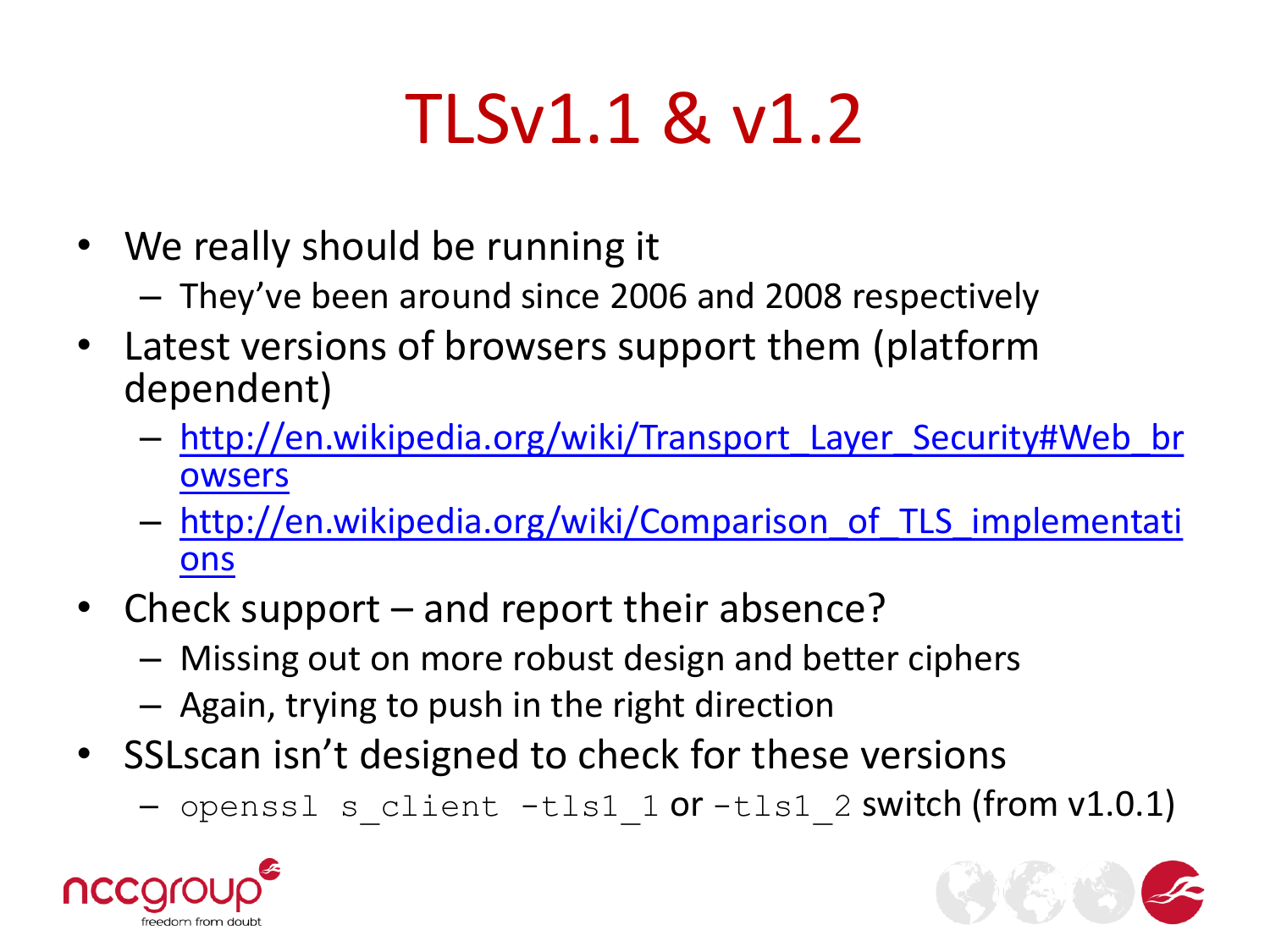### TLSv1.1 & v1.2

- Not immune
- While the protocol handshake is protected, browsers have fall-back mechanisms or performance tricks (e.g. False Start) that could be abused
	- To be fair, Google later abandoned False Start
	- [http://blog.cryptographyengineering.com/2012/04/so-long](http://blog.cryptographyengineering.com/2012/04/so-long-false-start-we-hardly-knew-ya.html)[false-start-we-hardly-knew-ya.html](http://blog.cryptographyengineering.com/2012/04/so-long-false-start-we-hardly-knew-ya.html)
- A MITM attacker could trigger a protocol downgrade
	- Possibly all the way down to SSLv3
	- [https://www.imperialviolet.org/2013/10/07/chacha20.html](http://www.carbonwind.net/blog/post/Random-SSLTLS-101%E2%80%93SSLTLS-version-rollbacks-and-browsers.aspx)
	- [http://www.carbonwind.net/blog/post/Random-SSLTLS-](http://www.carbonwind.net/blog/post/Random-SSLTLS-101%E2%80%93SSLTLS-version-rollbacks-and-browsers.aspx)[101%E2%80%93SSLTLS-version-rollbacks-and-browsers.aspx](http://www.carbonwind.net/blog/post/Random-SSLTLS-101%E2%80%93SSLTLS-version-rollbacks-and-browsers.aspx)
- But benefits far outweigh this annoyance



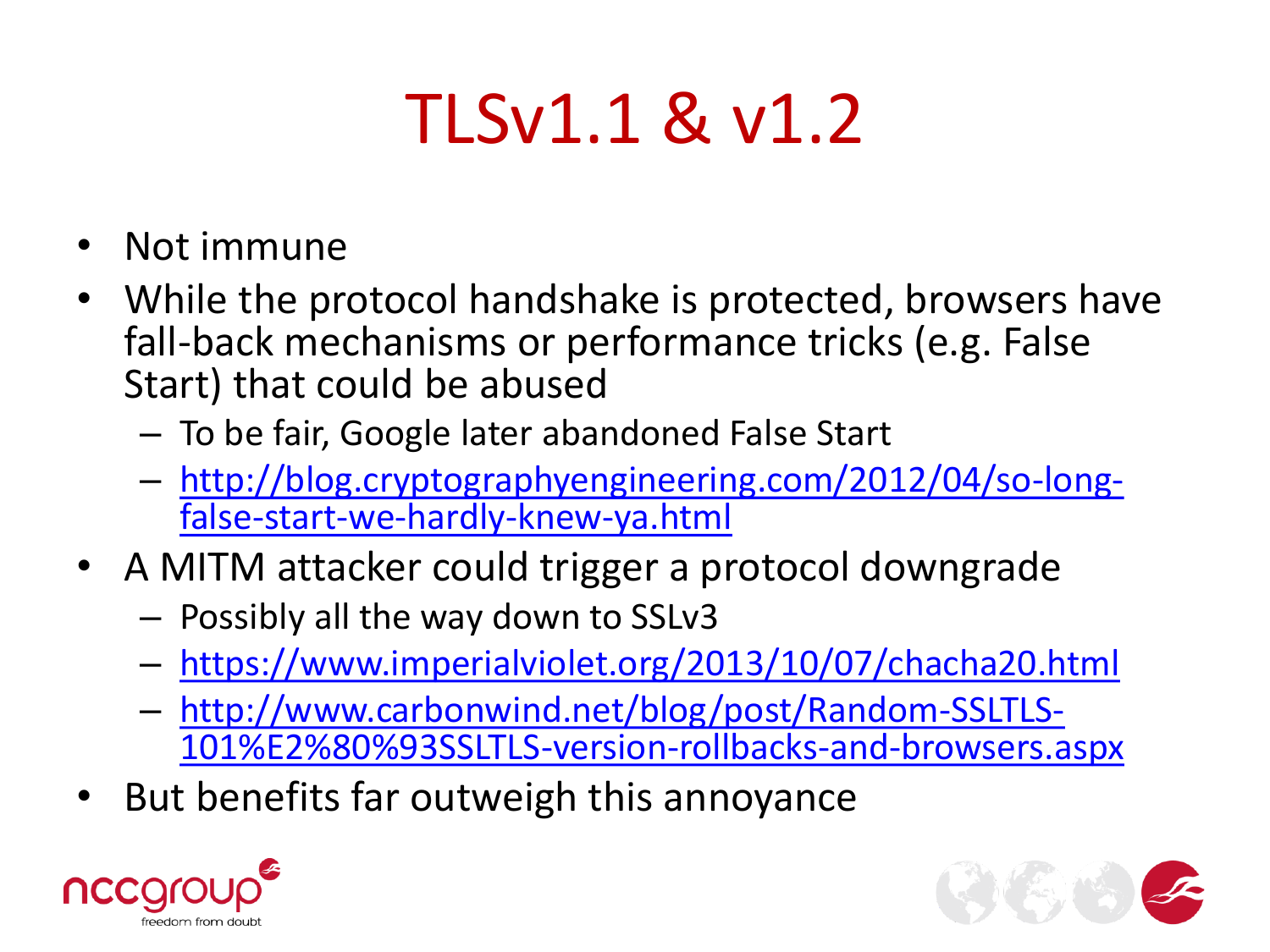# Renegotiation Checks

- Insecure renegotiation flaw CVE-2009-3555
- Both insecure and secure renegotiation may be supported
	- Especially if multiple servers are behind the hostname
- Manual check

```
openssl s_client –connect site:port
HEAD / HTTP/1.0
R
```
- If no error, renegotiation is supported: whether it's insecure or secure will depend on the OpenSSL version
- Add a final CRLF to prove the request completes
- OpenSSL 0.9.8m+ won't renegotiate insecurely
	- Conversely v0.9.8k and older won't renegotiate securely
	- So how can BT5R3's OpenSSL 0.9.8k state this?:





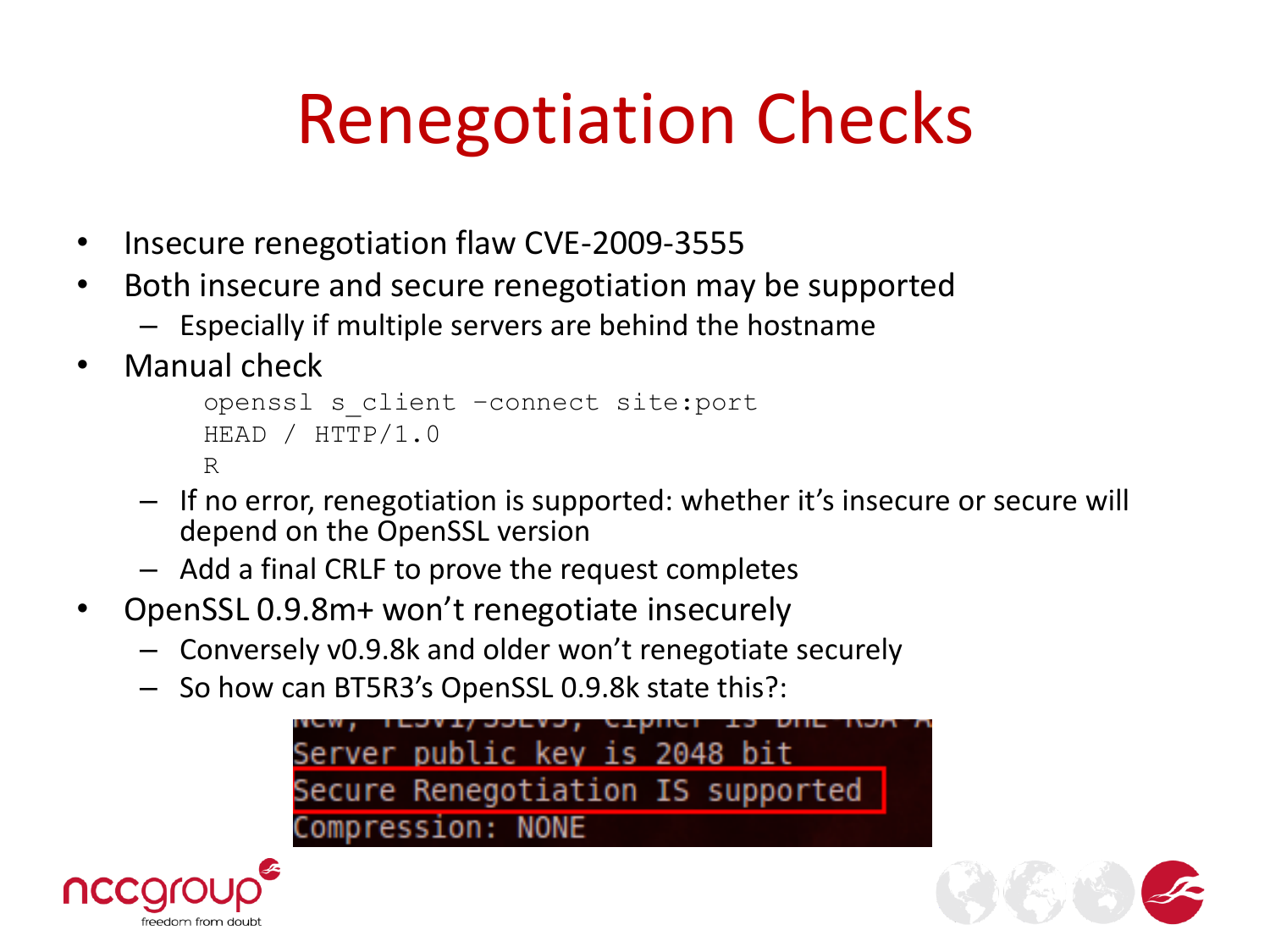## **OpenSSL**

- It's useful to have an older OpenSSL around
	- But you don't want it to clash with your main version
- Download e.g. [https://www.openssl.org/source/openssl-](https://www.openssl.org/source/openssl-0.9.8k.tar.gz)[0.9.8k.tar.gz](https://www.openssl.org/source/openssl-0.9.8k.tar.gz) to /tools
- Run

```
cd /tools
      tar -xzf openssl-0.9.8k.tar.gz
      cd openssl-0.9.8k
      ./config --prefix=/tools/openssl-0.9.8k --
openssldir=/tools/openssl-0.9.8k
      make
```
OpenSSL 0.9.8k 25 Mar 2009 root@kali-js /tools/openssl-0.9.8k/apps# openssl version OpenSSL 1.0.1e 11 Feb 2013



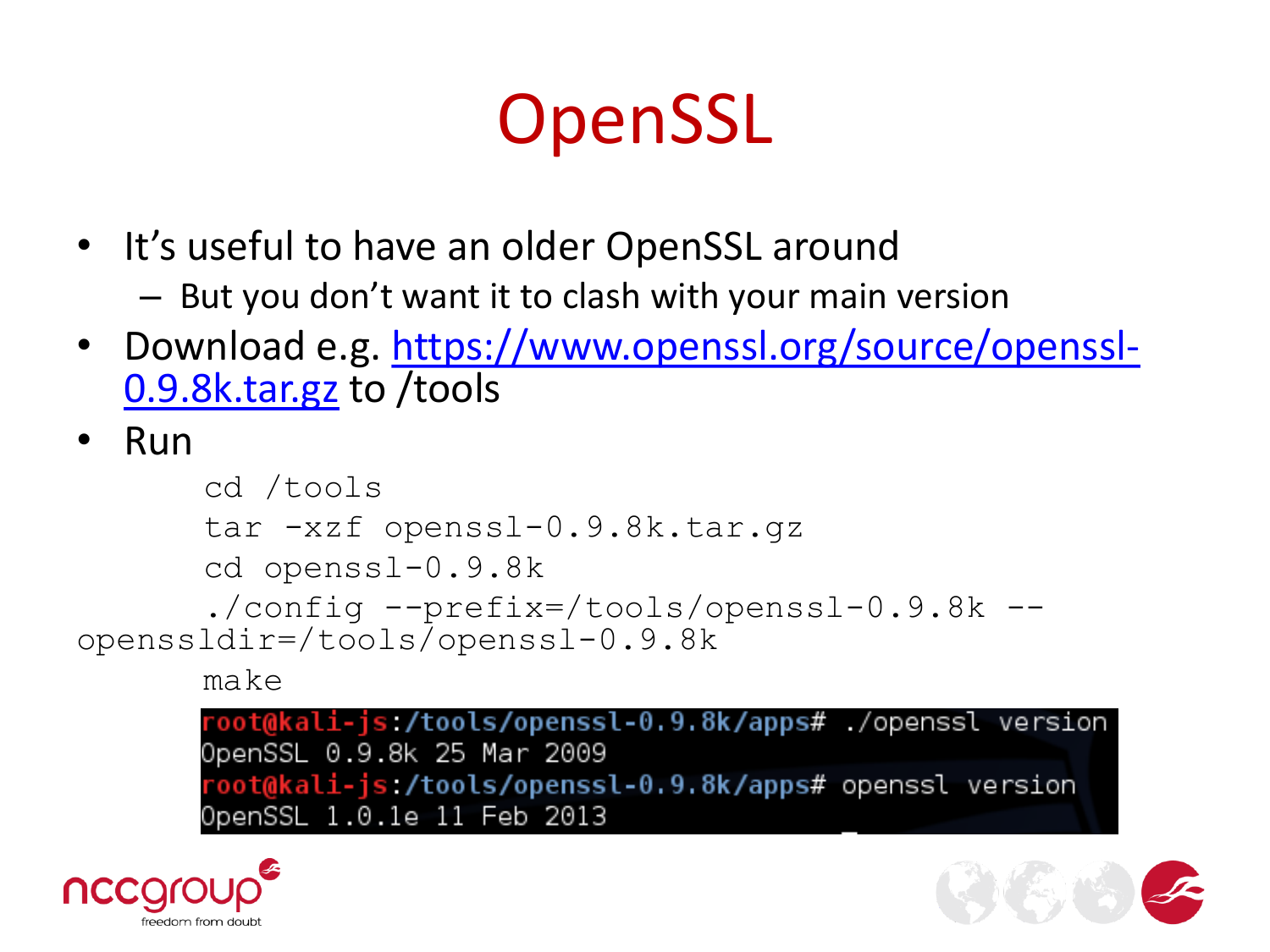# Renegotiation Checks

- Client-initiated renegotiation
	- Wholly different issue to secure vs insecure
	- Potential DoS attack
		- <http://www.thc.org/thc-ssl-dos/>
		- Although renegotiation isn't a prerequisite, it helps
	- If client-initiated renegotiation is disabled, insecure renegotiation is not exploitable
		- So clients may do this to "fix" CVE-2009-3555
	- Only really needed for client certificate authentication
- So what does it mean if renegotiation works?

|                  | <= 0.9.8k <sup>⊦</sup> | $>= 0.9.8$ m |
|------------------|------------------------|--------------|
| Insecure         | Yes                    | No           |
| Client-initiated | Yes                    | Yes          |



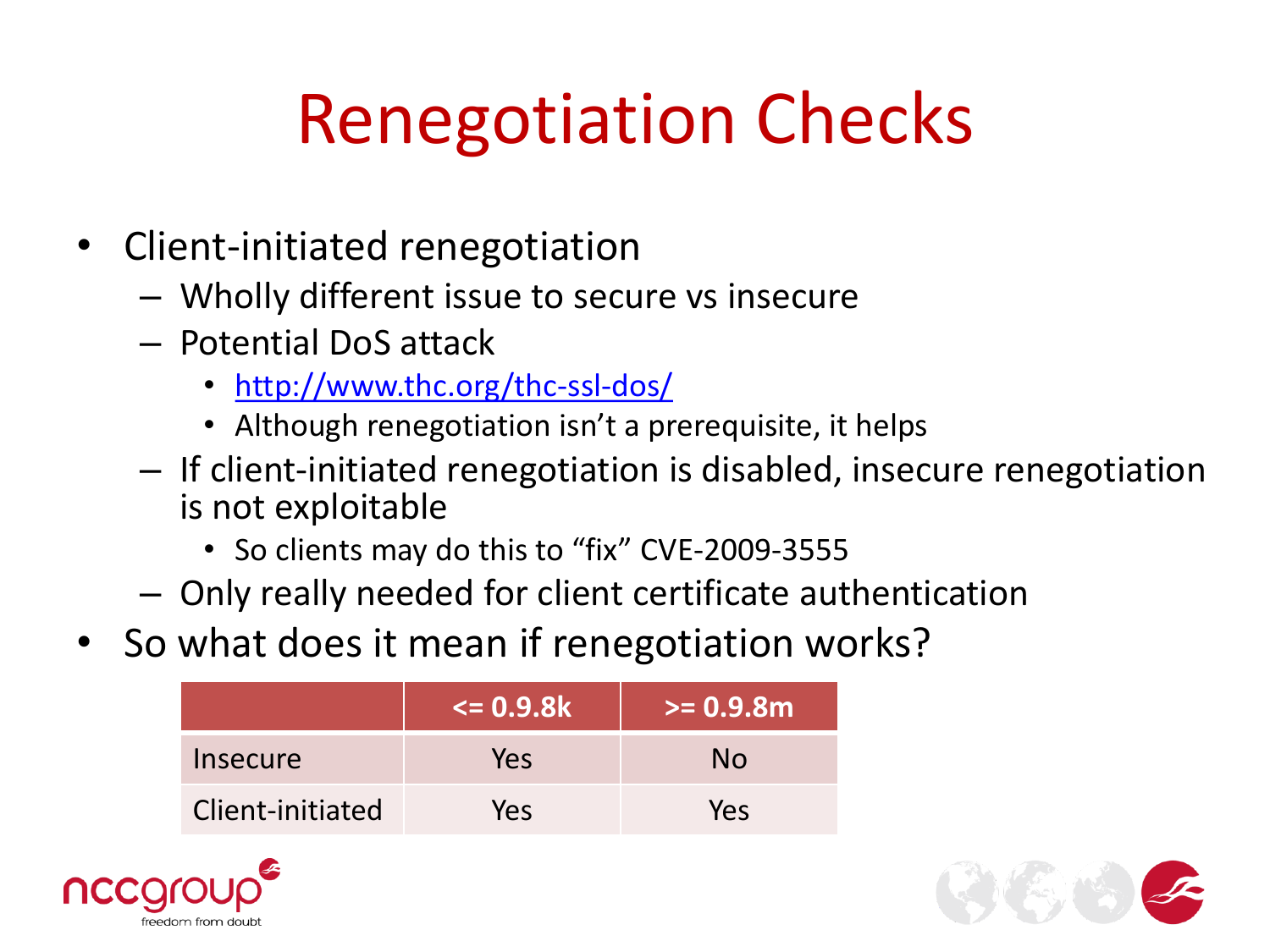Public key size

- <1,024-bit vulnerable (ish)
	- RSA-768 was factored
		- [http://www.emc.com/emc-plus/rsa-labs/historical/the-rsa-challenge](http://www.emc.com/emc-plus/rsa-labs/historical/the-rsa-challenge-numbers.htm)[numbers.htm](http://www.emc.com/emc-plus/rsa-labs/historical/the-rsa-challenge-numbers.htm)
	- 512-bit Google key cracked to spoof email
		- "72 hours using Amazon Web Services for £47"
		- <http://www.wired.co.uk/news/archive/2012-10/25/google-email>
- $\cdot$  1,024-bit upgrade to 2,048-bit
	- Any larger increases overhead with no real security benefit (yet)

#### Valid certificate chain

- Note that different browsers hold different sets of root CAs
- Tip: don't report "the certificate was signed by an untrusted root CA *PortSwigger*"



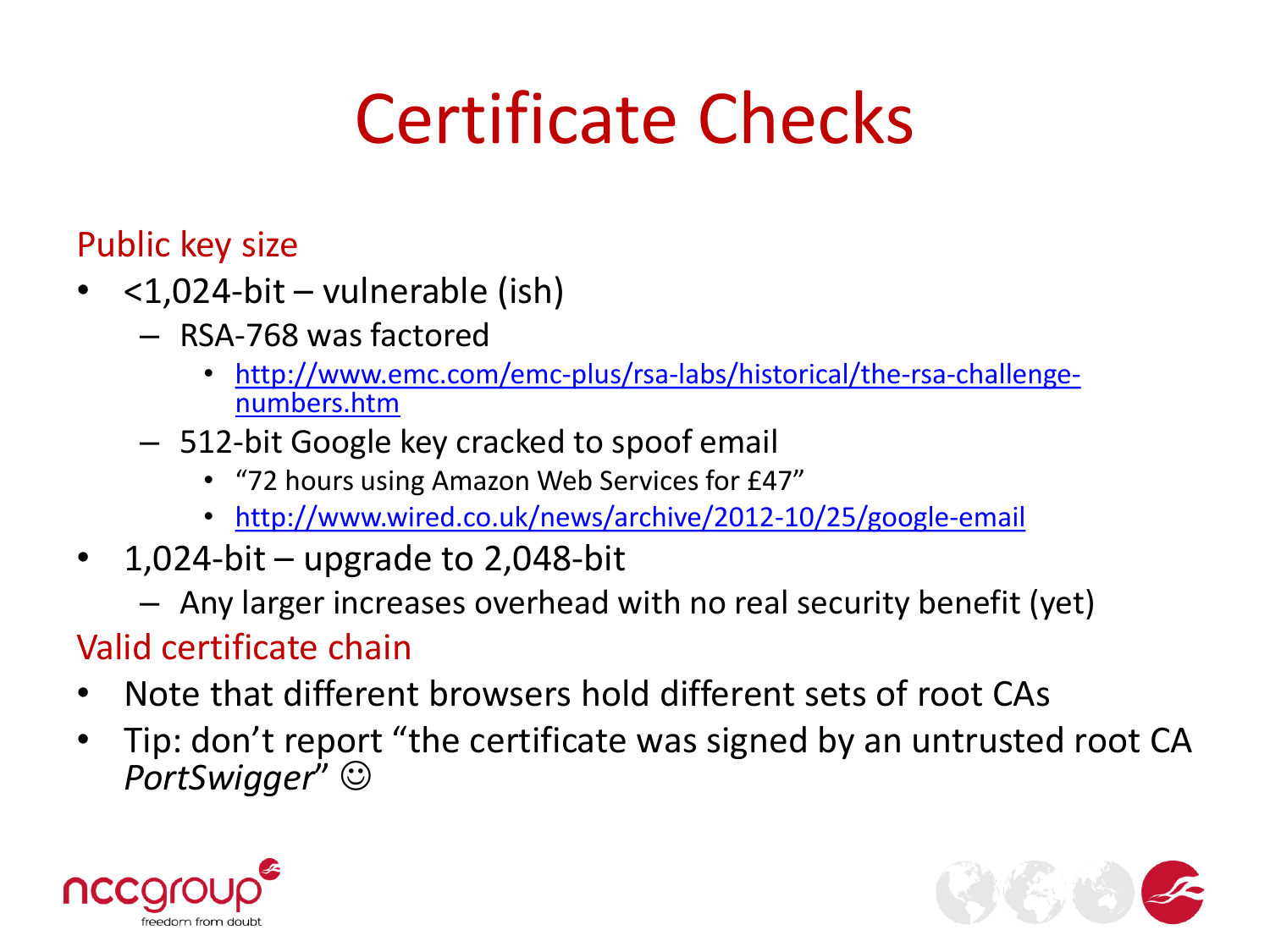#### Expiry date

• Warn of imminent expiry

#### Signature

• Hashed using MD5 (certificate spoofing 2008)

#### Revocation

• Does the certificate hold CRL/OCSP (AIA) fields?

| General                | <b>Details</b>       | Certification Path.                 |                                  |   |
|------------------------|----------------------|-------------------------------------|----------------------------------|---|
| Show:                  | <∆ll>                |                                     |                                  |   |
| Field                  |                      |                                     | Value                            |   |
| Subject Key Identifier |                      |                                     | fa b 785 e 48d b 6a 82c 21a 8    |   |
|                        |                      | Subject Alternative Name            | DNS Name=www.nccgroup.co         |   |
|                        | Enhanced Key Usage   |                                     | Server Authentication (1.3.6     |   |
|                        |                      | <b>CRL Distribution Points</b>      | [1]CRL Distribution Point: Distr |   |
|                        | Certificate Policies |                                     | [1]Certificate Policy:Policy Ide | Ξ |
|                        |                      | <b>Authority Information Access</b> | [1] Authority Info Access: Acc   |   |



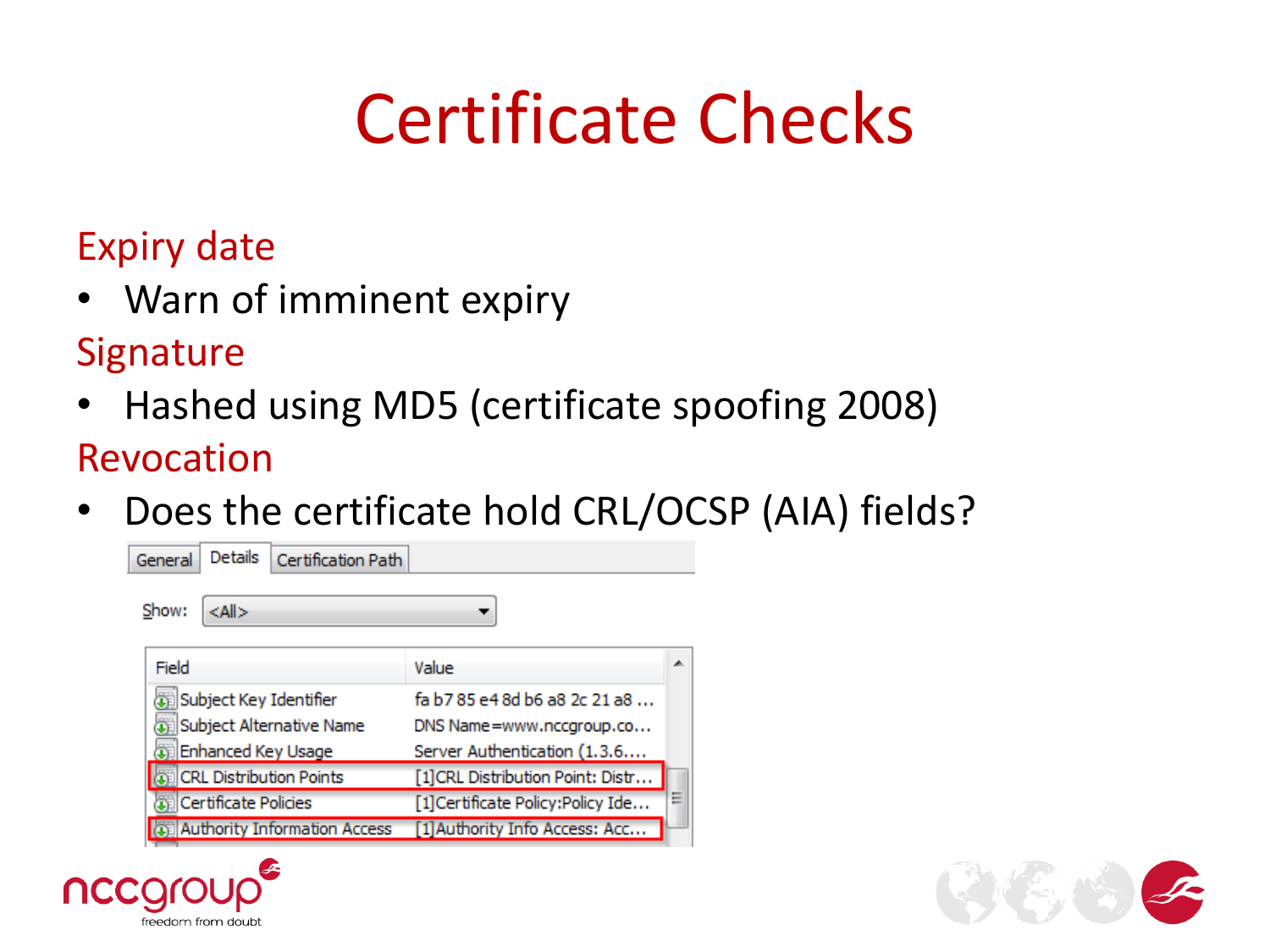#### Revocation (cont)

- Are those fields valid?
	- Is your browser checking them?
	- Chrome doesn't by default  $\rightarrow$
	- Does it fail open?



- Revocation check for a pentest requires hard fail
- Firefox Tools | Options | Advanced | Certificates



– Ah, but what about the full certificate chain?



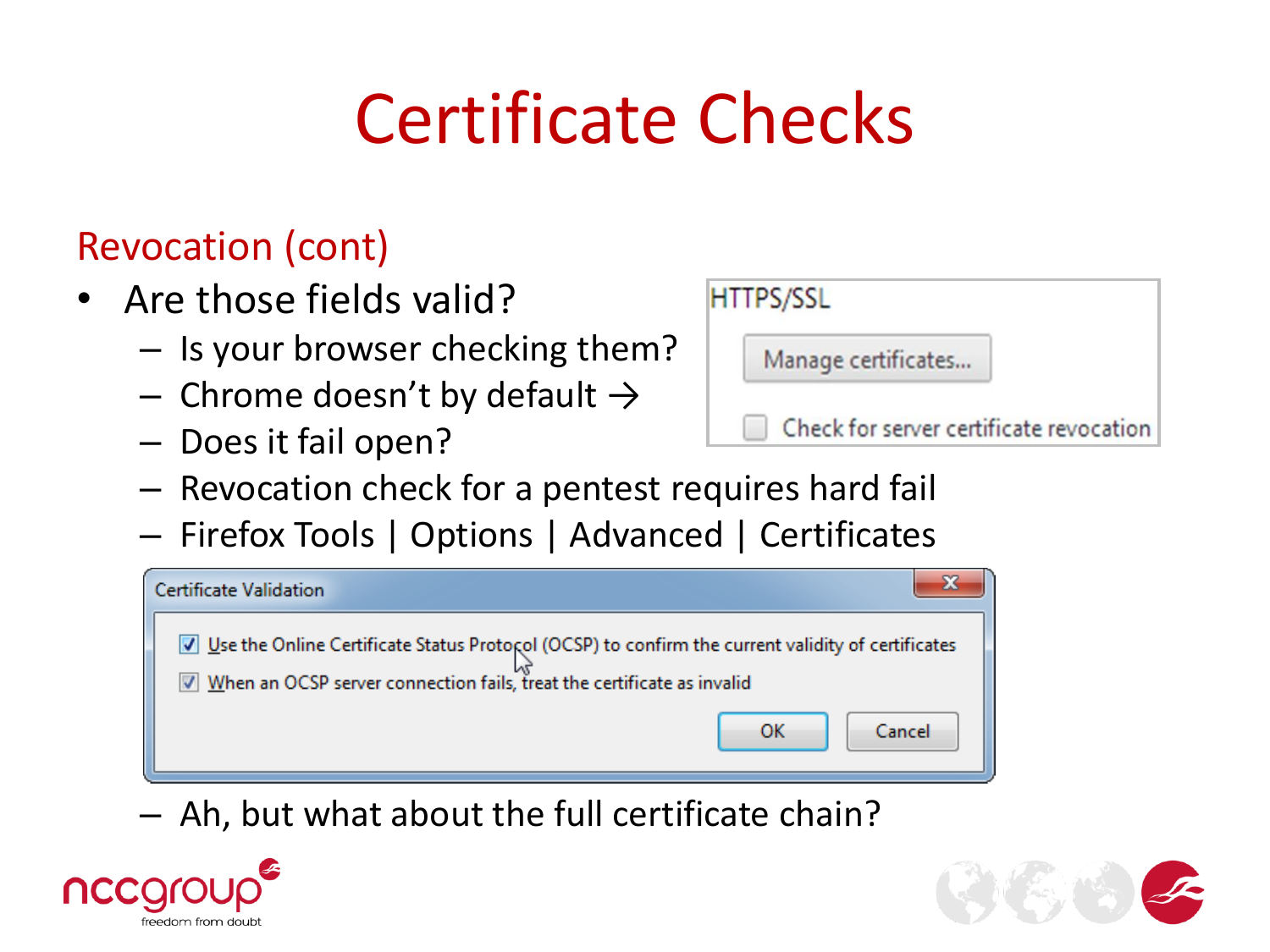#### Certificate Subject

- Valid for all resource requests?
	- Users often miss off www is the certificate still valid?
- Wildcard certificate
	- \*.domain.com not valid for [https://domain.com](https://domain.com/)
	- Encourages more widespread use of powerful certificate
	- Provides SSL confidence to links exploiting other flaws (especially if wildcard DNS enabled)
- Subject Alternative Names
	- Can be used for other domains, not just the host's
	- Some tools may not check this field correctly  $\rightarrow$  false positive "certificate name does not match hostname"



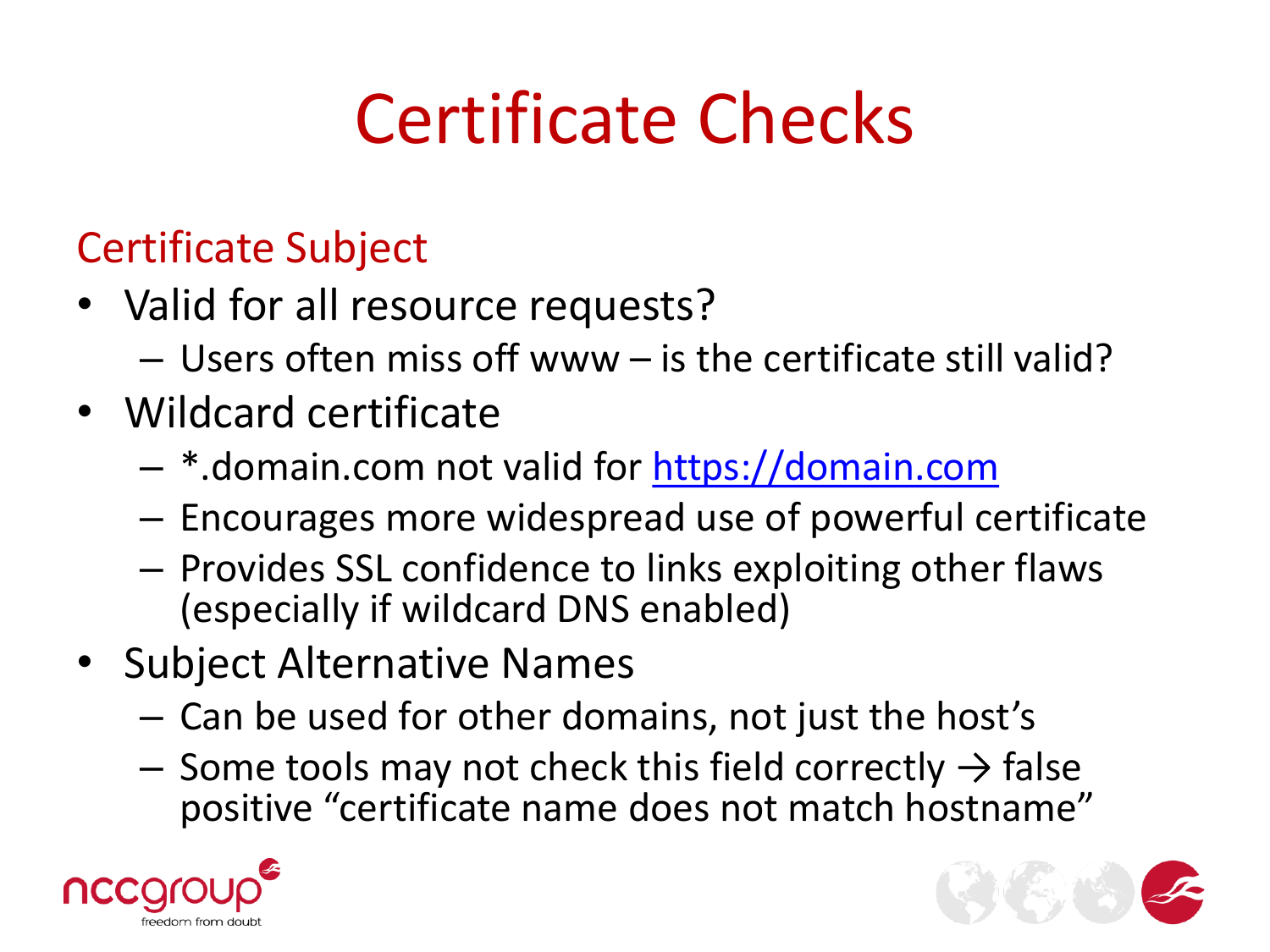#### Cipher Suites





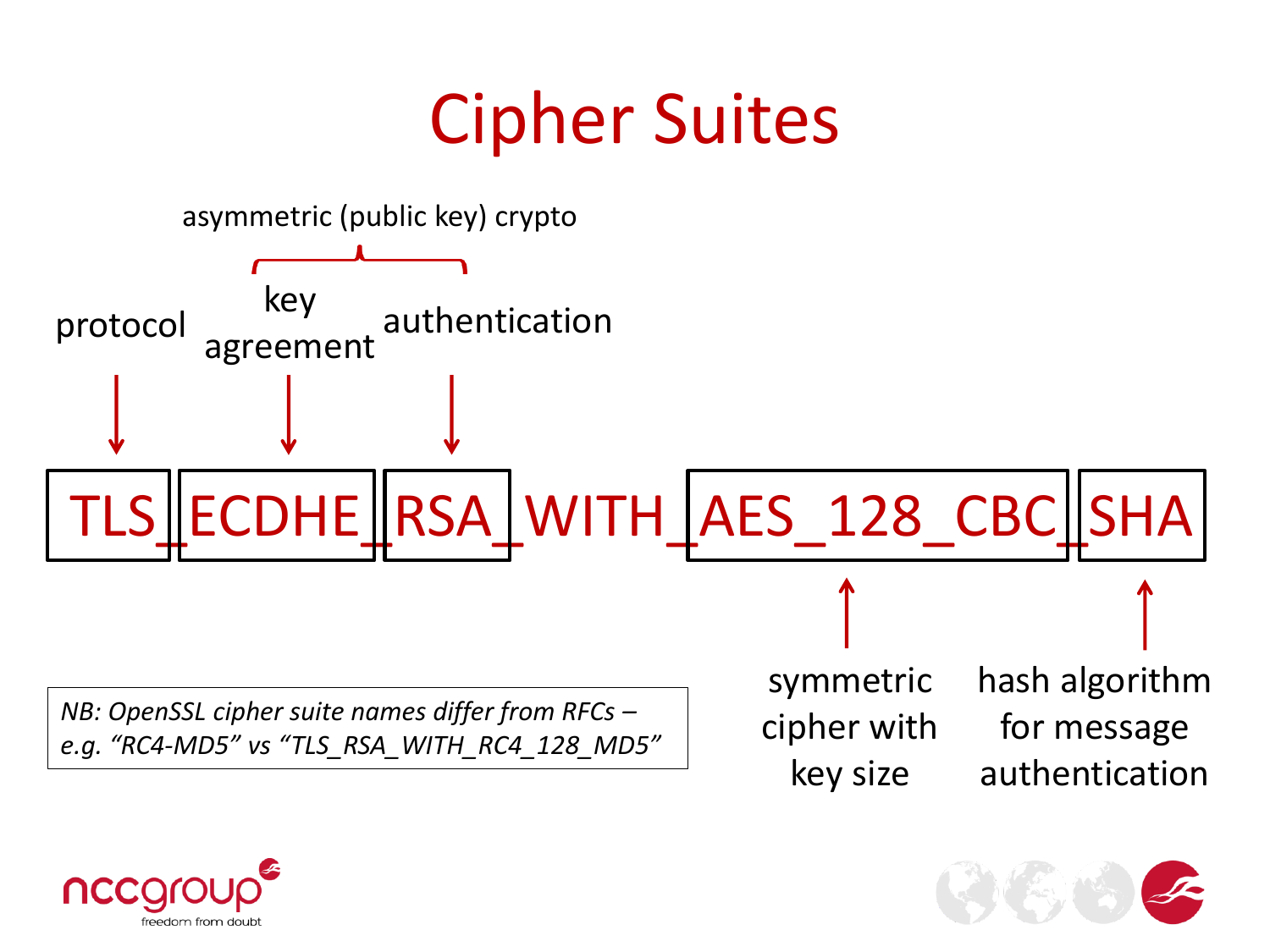# Cipher Suites

- <128-bit keys can be brute-forced (ish)
	- Not trivial: decent hardware < 1 day for DES
		- e.g. RIVYERA S3-5000
		- <http://www.voltage.com/blog/crypto/rivyera-from-sciengines/>
	- 3DES provides an effective key strength of 112 bits
		- [http://csrc.nist.gov/publications/nistpubs/800-57/sp800-](http://csrc.nist.gov/publications/nistpubs/800-57/sp800-57_part1_rev3_general.pdf) 57 part1 rev3 general.pdf
		- And it's relatively slow
- Less likely to see:
	- Anonymous Diffie-Hellman (lacks authentication)
	- NULL cipher suites (lacks encryption)
	- "Export" ciphers (unlike with beer, this label is bad)
	- Unlikely to be supported by browser anyway



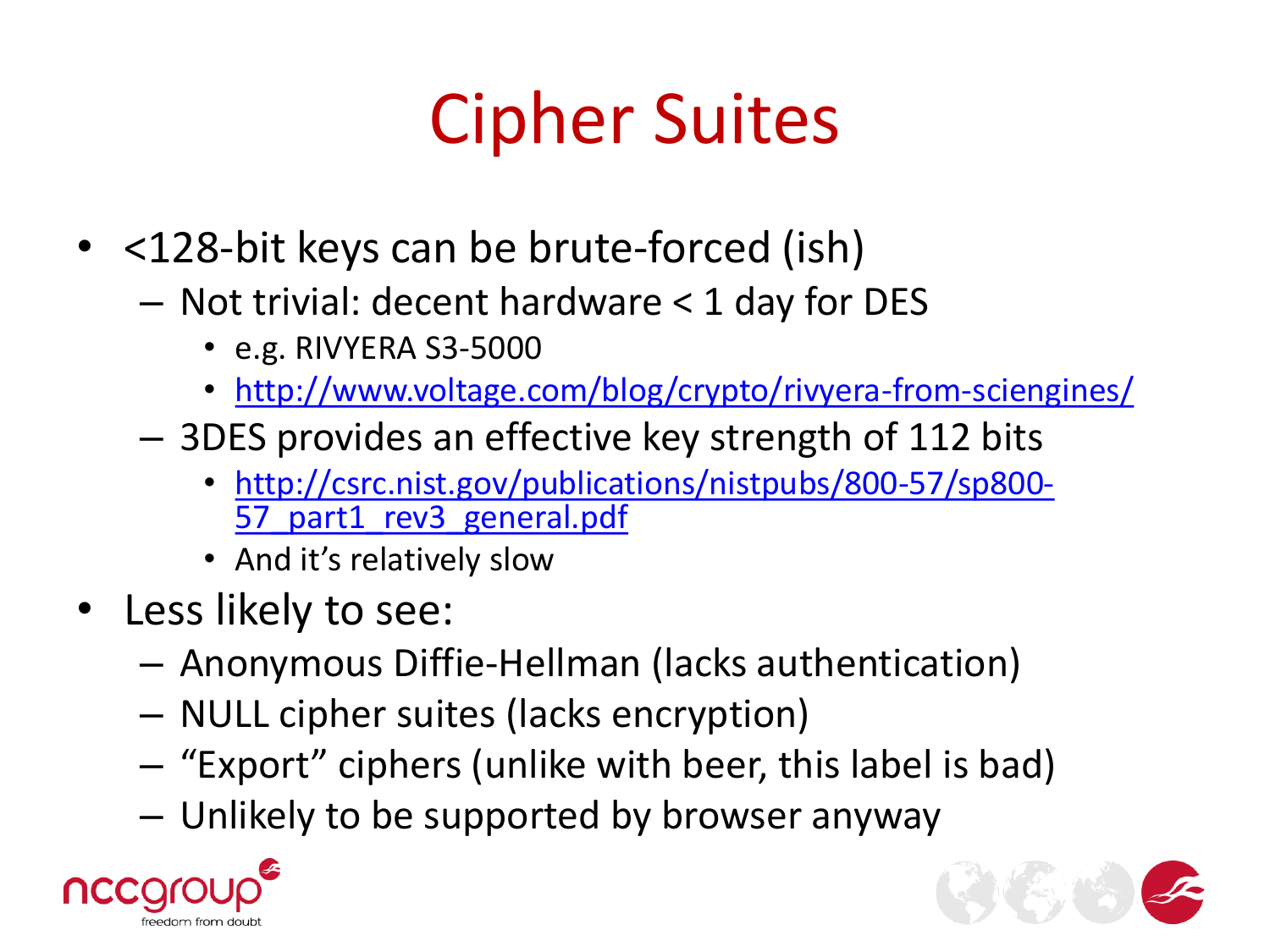# Cipher Suites

- Server preference
	- Client sends list of cipher suites in order of preference
	- Server will choose the first one it supports unless it has a preference
- openssl s client -cipher switch
	- Pick specific cipher suites (sent in order) or groups
	- man ciphers or<https://testssl.sh/openssl-rfc.mappping.html>
	- Replicate server preference check by switching order of ciphers
- (Perfect) Forward secrecy
	- Without it, private key compromise means previous traffic can be read
	- Look for "ephemeral" in the key agreement part, e.g. DH**E**, ECDH**E**
	- Adds a cost (ECDHE is faster than DHE)
- Latest cipher suites require TLSv1.2
	- AES-GCM (slow), ChaCha20/Poly1305 (new)
	- <https://www.imperialviolet.org/2013/10/07/chacha20.html>



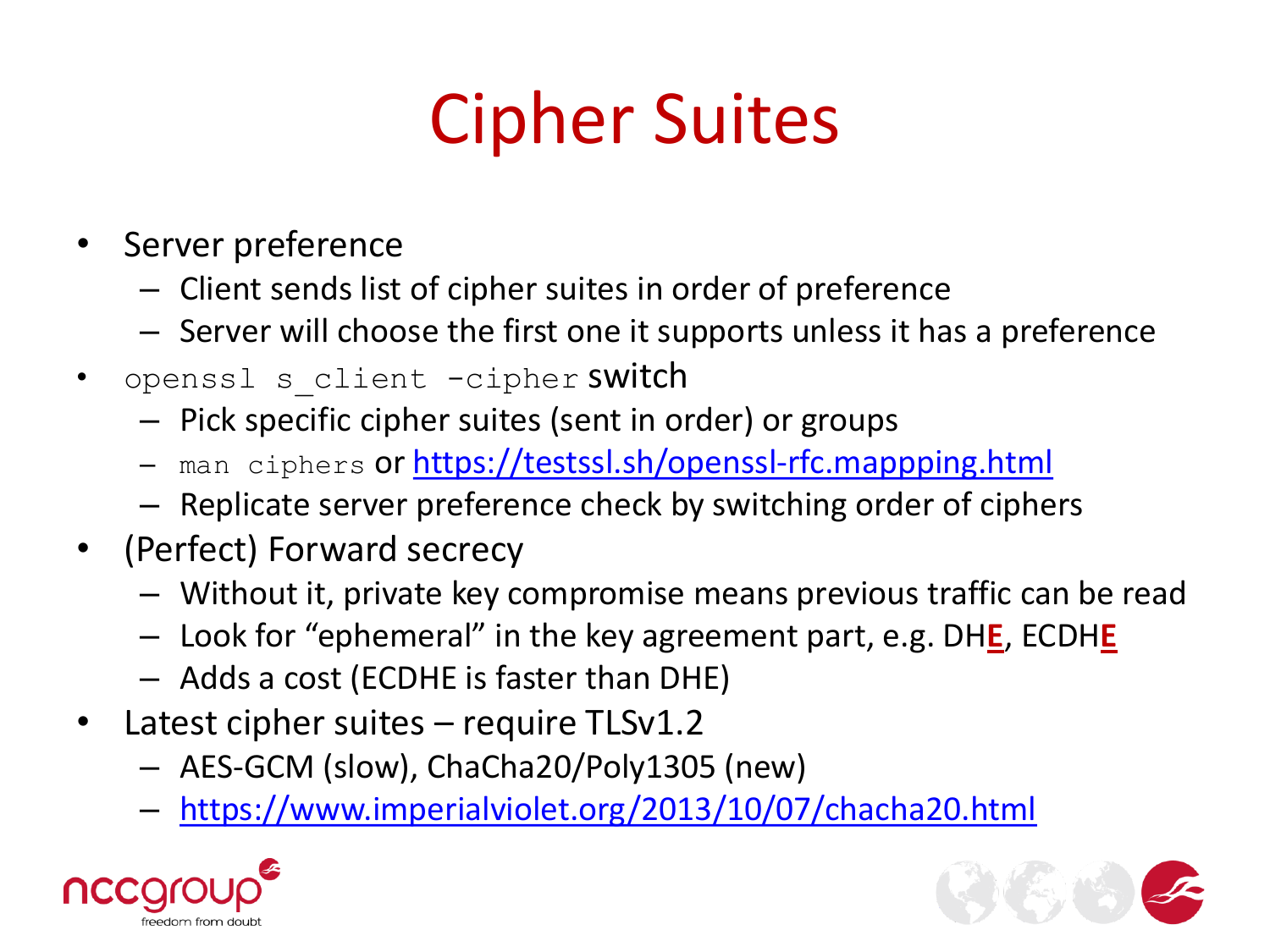#### RC4

- First bytes of ciphertext are cryptographically weak
- <http://www.isg.rhul.ac.uk/tls/RC4biases.pdf>
	- To attack cookies, it would take 2,000 hours (short of 3 months)
	- "It would be incorrect to describe the attacks as being a practical threat to TLS…*today*" (my emphasis)
- "Attacks always get better, they never get worse"
	- Sensible to phase out RC4 ciphers
	- Even Microsoft has done it with KB2868725
- IETF draft advisory
	- [http://tools.ietf.org/html/draft-popov-tls-prohibiting-rc4-02](http://tools.ietf.org/id/draft-popov-tls-prohibiting-rc4-01.txt)
	- "TLS clients MUST NOT include RC4 cipher suites"
	- "TLS servers MUST NOT select an RC4 cipher suite"



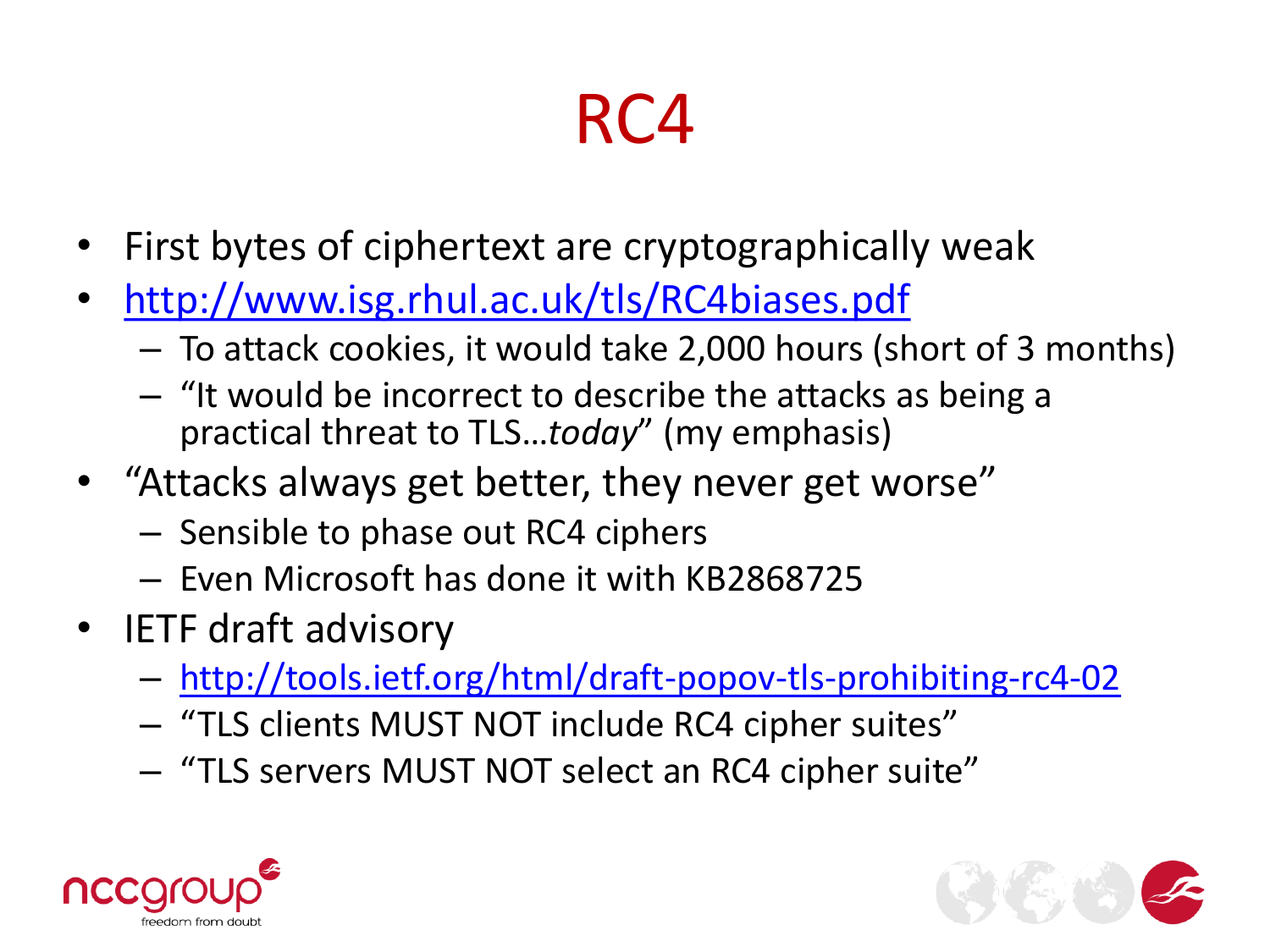# Revealing SSL/TLS

- Most of the handshake is in clear text
- To decrypt traffic in Wireshark, run with OpenSSL:
- SSL-Session: Protocol : TLSv1 : AES128-SHA Cipher Session-ID 4D220000F8B1F53B5FE5A40A7615A4AACC7CCAD8A8DC44E1C80926736B980F11 Session-ID-ctx: Master-Key: 09924F84CF6C47D248B5E942A4B4E3CCBC3695BBF5E76BC158FC31E1E5E3D5A9 DEACF52BE6432203C44EA073CC8CD630
	- Create text file:

```
RSA Session-ID:<Session-ID> Master-Key:<Master-Key>
```
- The NSS SSL/TLS stack (Chrome & Firefox) can auto-create this file: set the environment variable SSLKEYLOGFILE to the path of a text file
- Wireshark
	- Edit | Preferences | Protocols | SSL
	- Set "(Pre-)Master-Secret log filename" to file above



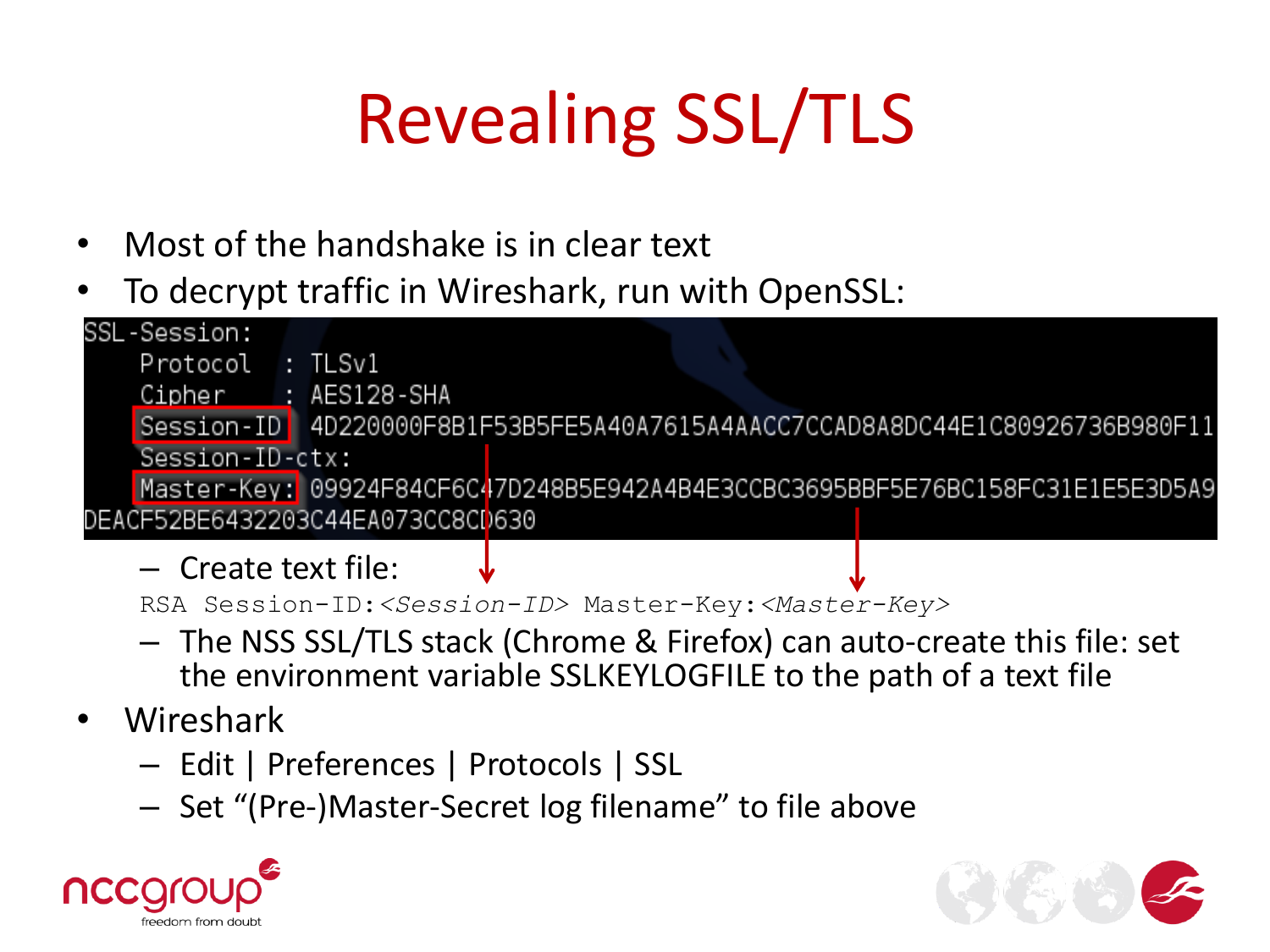# Revealing SSL/TLS

- Wireshark SSL preferences
	- Everything you (n)ever wished to know

| SSL debug file:                                                |               |
|----------------------------------------------------------------|---------------|
| RSA keys list (deprecated)                                     |               |
| Reassemble SSL records spanning multiple TCP segments:         | V             |
| Reassemble SSL Application Data spanning multiple SSL records: |               |
| Message Authentication Code (MAC), ignore "mac failed":        |               |
| Pre-Shared-Key:                                                |               |
| (Pre)-Master-Secret log filename:                              | /root/ssl.txt |

– "Records" are a sub-layer – and if you see a starting record of data that's empty or has one byte, that's because of...



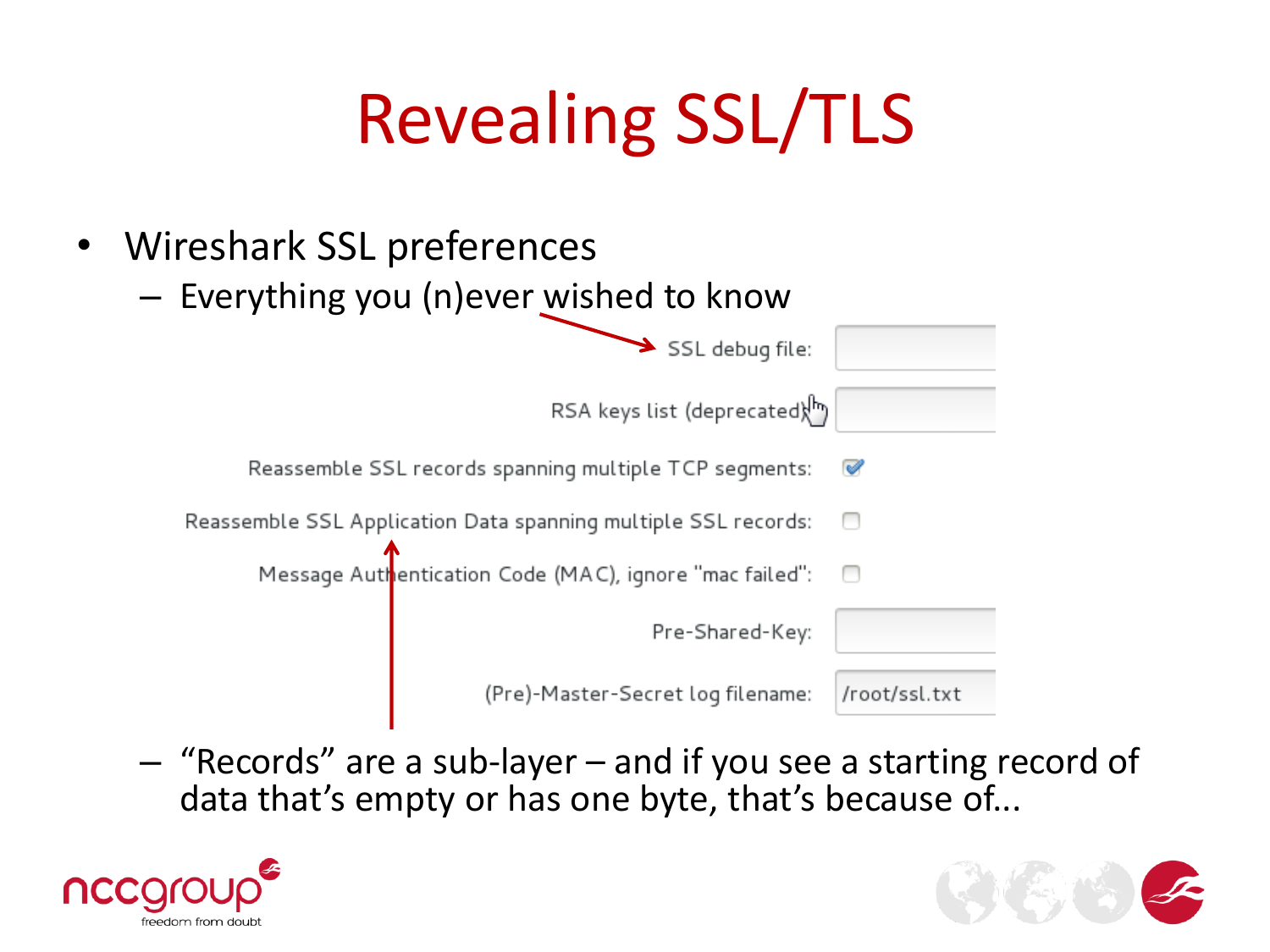#### BEAST

- A client-side attack but it's nice to help your users
	- TLS 1.0 or less with block ciphers in CBC mode = vulnerable server
- All recent major browsers have a patch
	- Apple finally woke up in Nov 2013
	- But not every user will be running the latest version
- TLSv1.1 and v1.2 aren't vulnerable to BEAST
	- But recall browser downgrade attack
- Alternative is to prefer RC4
	- But we've said not to use it!
	- RC4 flaws are systemic: BEAST attack surface will diminish
- So should we let it go now?
	- Confusing for client to have both RC4 and BEAST reported?
	- [https://community.qualys.com/blogs/securitylabs/2013/09/10/is](https://community.qualys.com/blogs/securitylabs/2013/09/10/is-beast-still-a-threat)[beast-still-a-threat](https://community.qualys.com/blogs/securitylabs/2013/09/10/is-beast-still-a-threat)



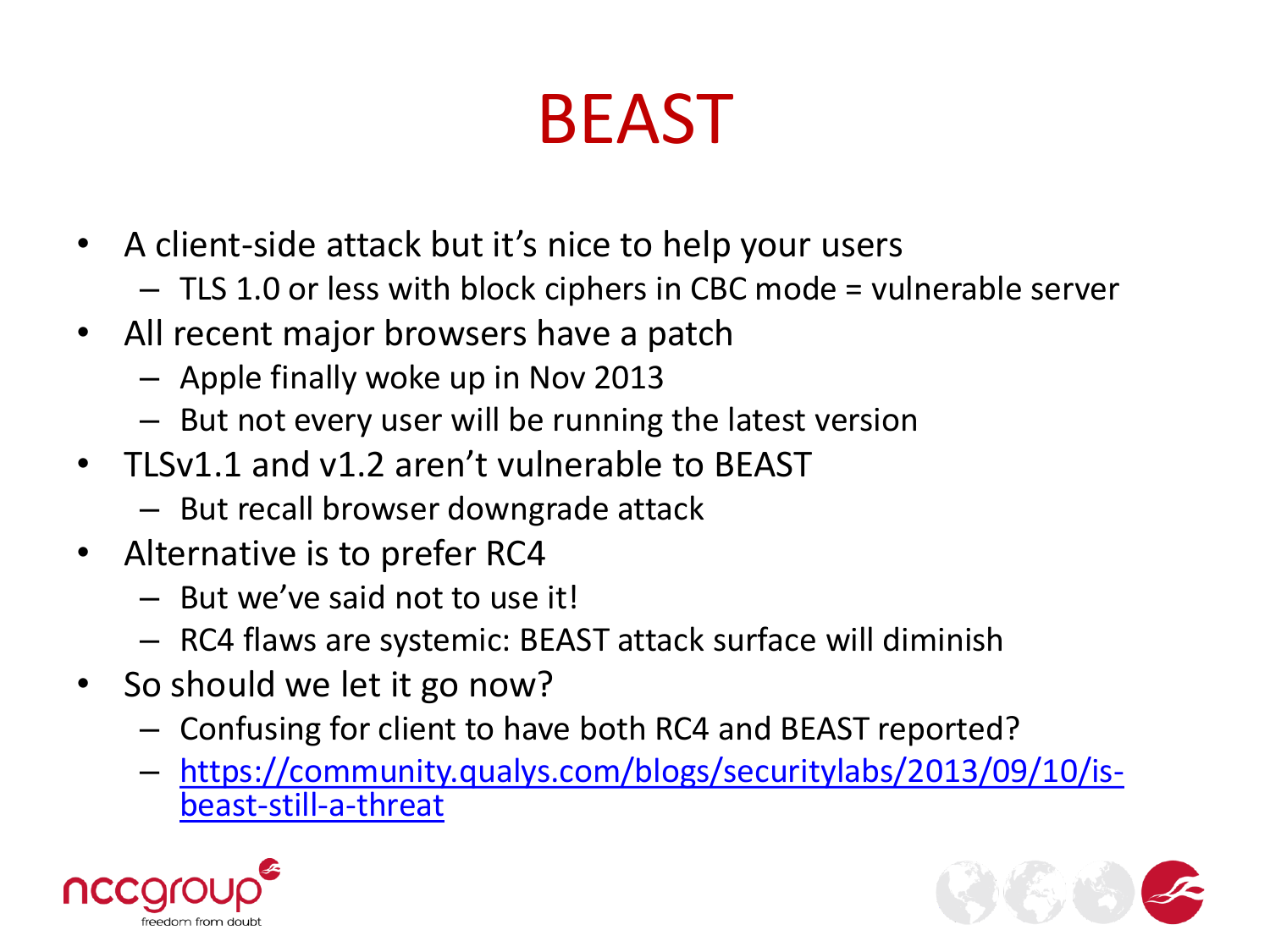#### CRIME

- Targets SSL compression (again, client-side attack)
	- Only Chrome really supported it, it's now disabled
	- So it's unlikely to be exploitable
- Check for compression on server with OpenSSL Server public key is 2048 bit Secure Renegotiation IS supported Compression: zlib compression
	- Don't rely on "Compression: NONE" message until you've checked your OpenSSL version supports compression
	- Look at Client Hello:
- E Cipher Suites (79 suites) Compression Methods Length: 2
- $\Box$  Compression Methods (2 methods)

Compression Method: DEFLATE (1) Compression Method: null (0)

 $-$  To enable, build with ./config zlib zlib-dynamic



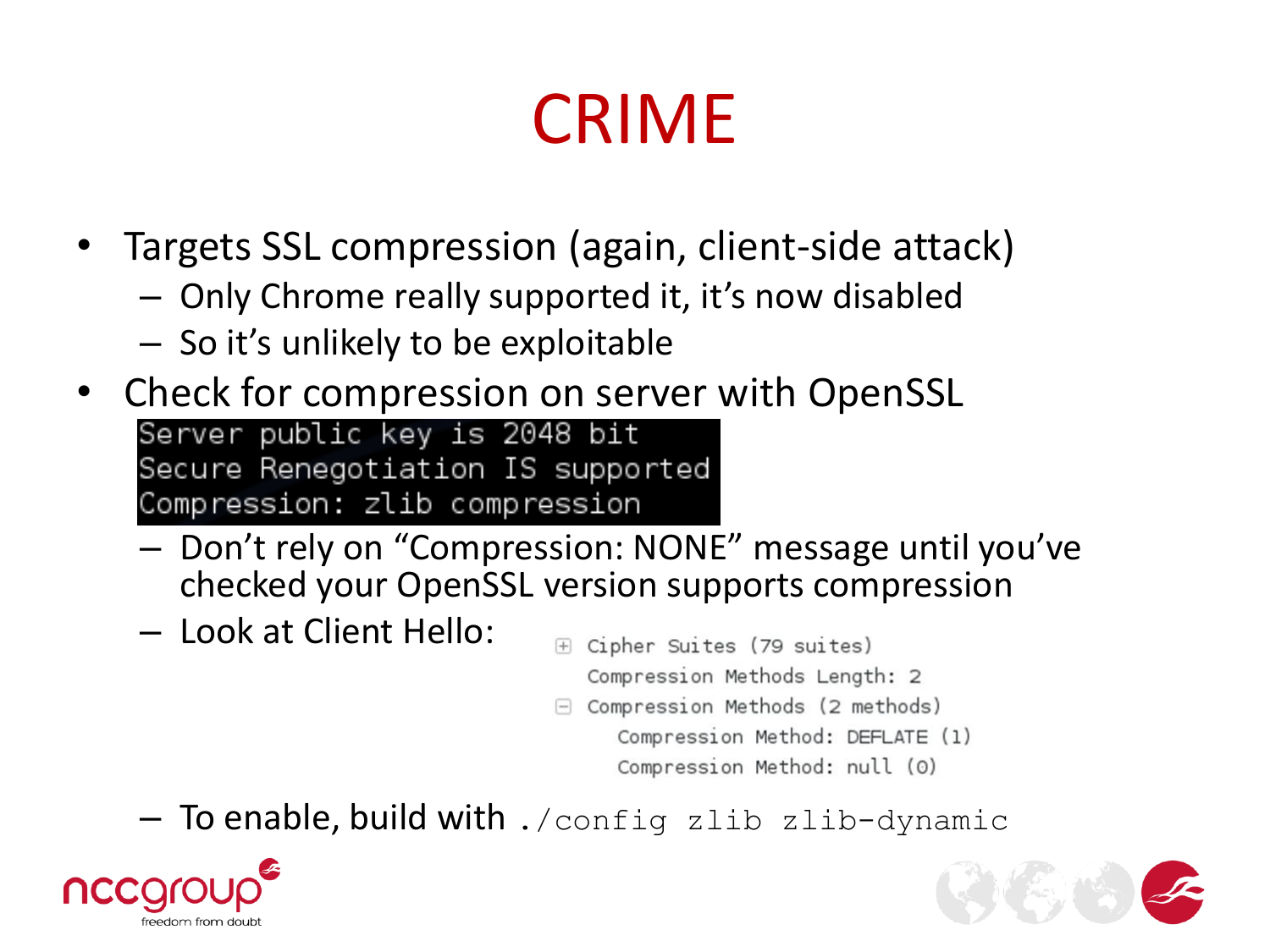## CRIME

- SPDY uses compression to "make the web faster"
	- It sits between HTTP and TLS: it's similarly vulnerable
	- BREACH: HTTP has native compression same issue
- openssl s client -nextprotoneg NULL
	- Connection will fail but look at Server Hello:
- $\Box$  Extension: next protocol negotiation Type: next protocol negotiation (0x3374) Length: 25
	- $\quad \ \, \boxminus\,$  Next Protocol Negotiation  $\beta_{\text{m}}$ Protocol string length: 8 Next Protocol: spdy/3.1 Protocol string length: 6 Next Protocol: spdy/3 Protocol string length: 8 Next Protocol: http/1.1

#### – Future TLS extension "Application Layer Protocol Negotiation"



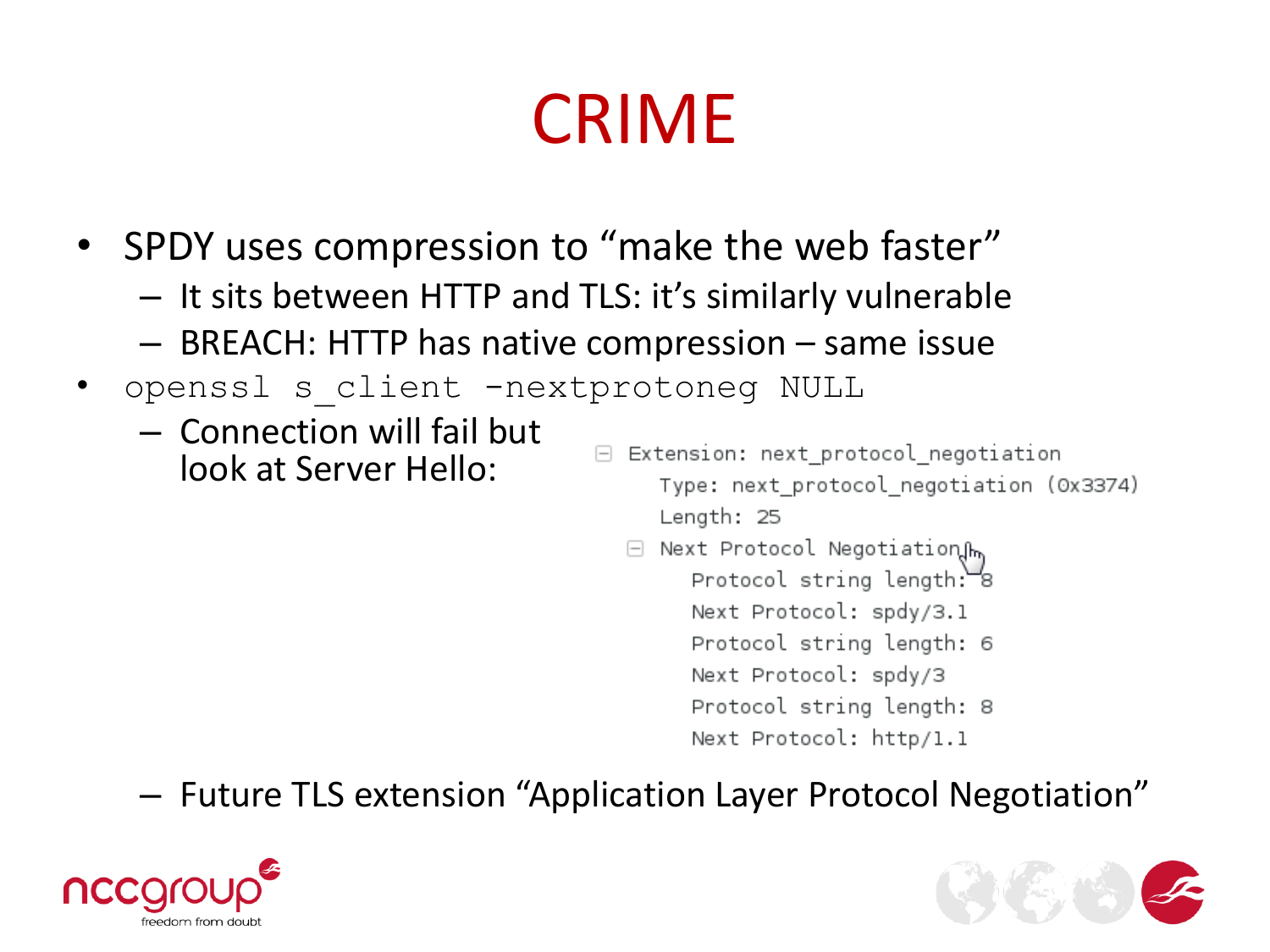#### Heartbleed

- OpenSSL 1.0.1 1.0.1f (and 1.0.2-beta1)
- PoC and first-gen tools raced out
	- Testing could lead to compromise of sensitive data and/or potentially crash the service
	- [https://blog.mozilla.org/security/2014/04/12/testing-for-heartbleed](https://blog.mozilla.org/security/2014/04/12/testing-for-heartbleed-vulnerability-without-exploiting-the-server/)[vulnerability-without-exploiting-the-server/](https://blog.mozilla.org/security/2014/04/12/testing-for-heartbleed-vulnerability-without-exploiting-the-server/)
- Vulnerability analysis vs pentesting
	- More prone to false negatives
- Easy to check if Heartbeat enabled
	- Connect using OpenSSL 1.0.1+ with s\_client -tlsextdebug





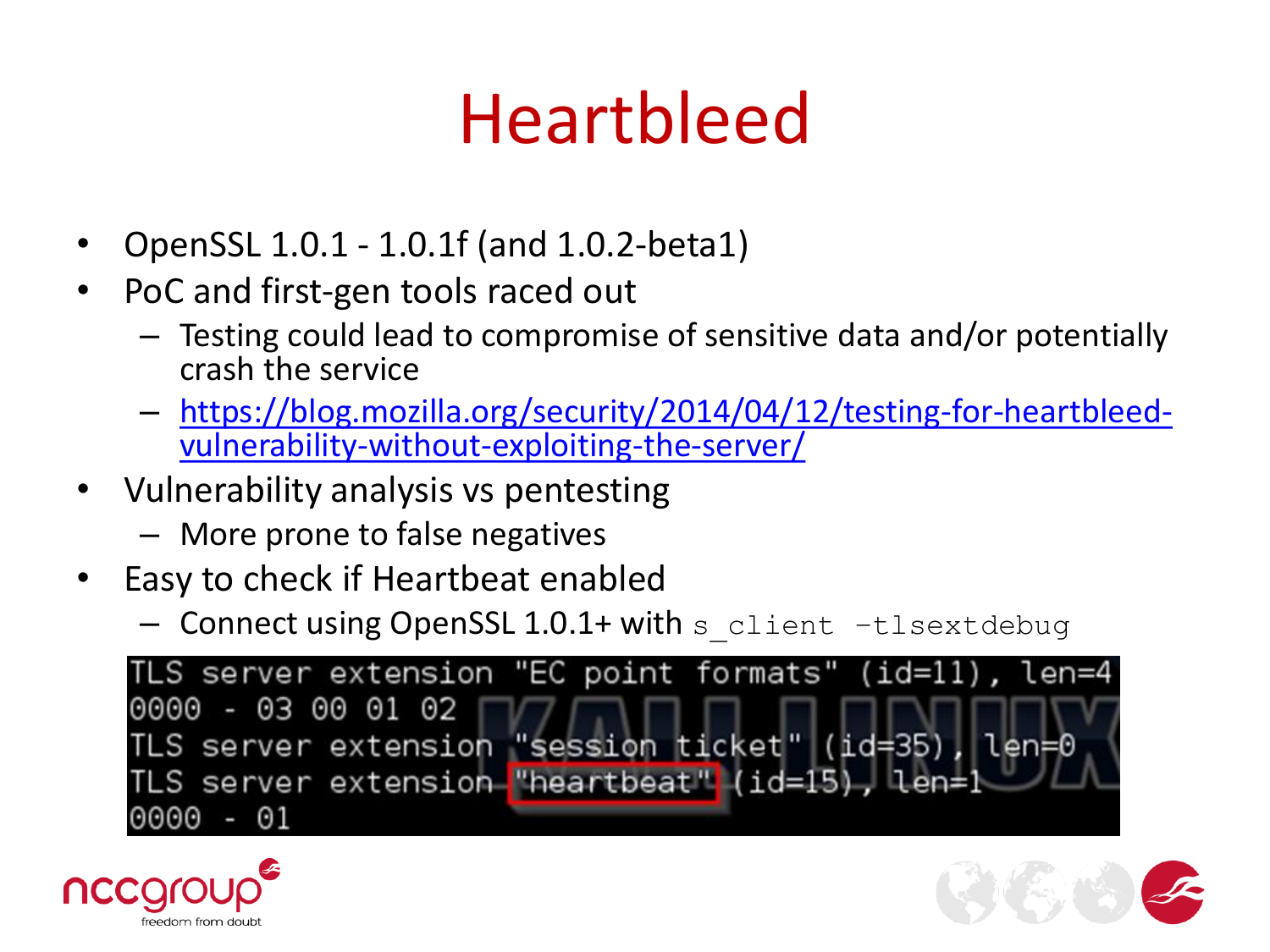## Heartbleed

- Obviously openssl s client can't be used to test
- Tools
	- *heartbleeder* from Titanous
	- MDSec's heartbleed -s <target> -p 443 -f out **-t 0**
	- Metasploit
		- Core *openssl\_heartbleed* module is greedy even using "check"
		- Try the module from the previous Mozilla article

auxiliary(openssl heartbleed patch) > check  $\blacksquare$   $\blacksquare$   $\blacksquare$   $\blacksquare$  :443 - The target appears to be vulnerable. [\*] Checked 1 of 1 hosts (100% complete)

– HP iLO/iLO2 products locked up (not vulnerable anyway!)

• Nice GUI tool from CrowdStrike (aggressive)



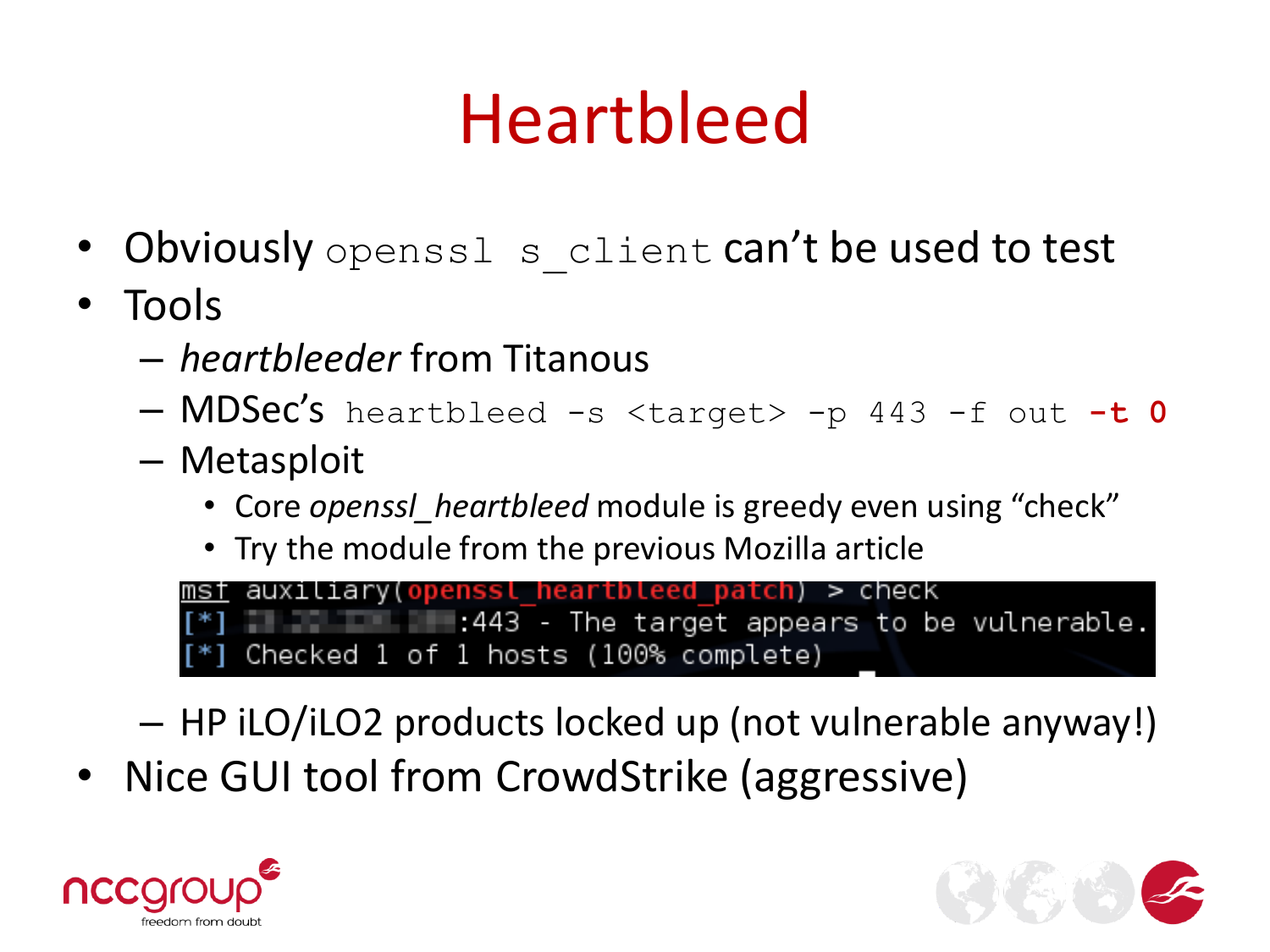# Change Cipher Spec (CCS)

- CVE-2014-0224 MITM attack to force weak keys
- Only exploitable if:
	- Server uses OpenSSL <1.0.1h
	- Client uses OpenSSL <1.0.1h, <1.0.0m, <0.9.8za
		- So that's only Android as far as browsers are concerned
- Tools
	- Metasploit *openssl\_ccs* module
	- ./testssl.sh --ccs

--> Testing for CCS injection vulnerability (CVE-2014-0224), experimental NERABI E –



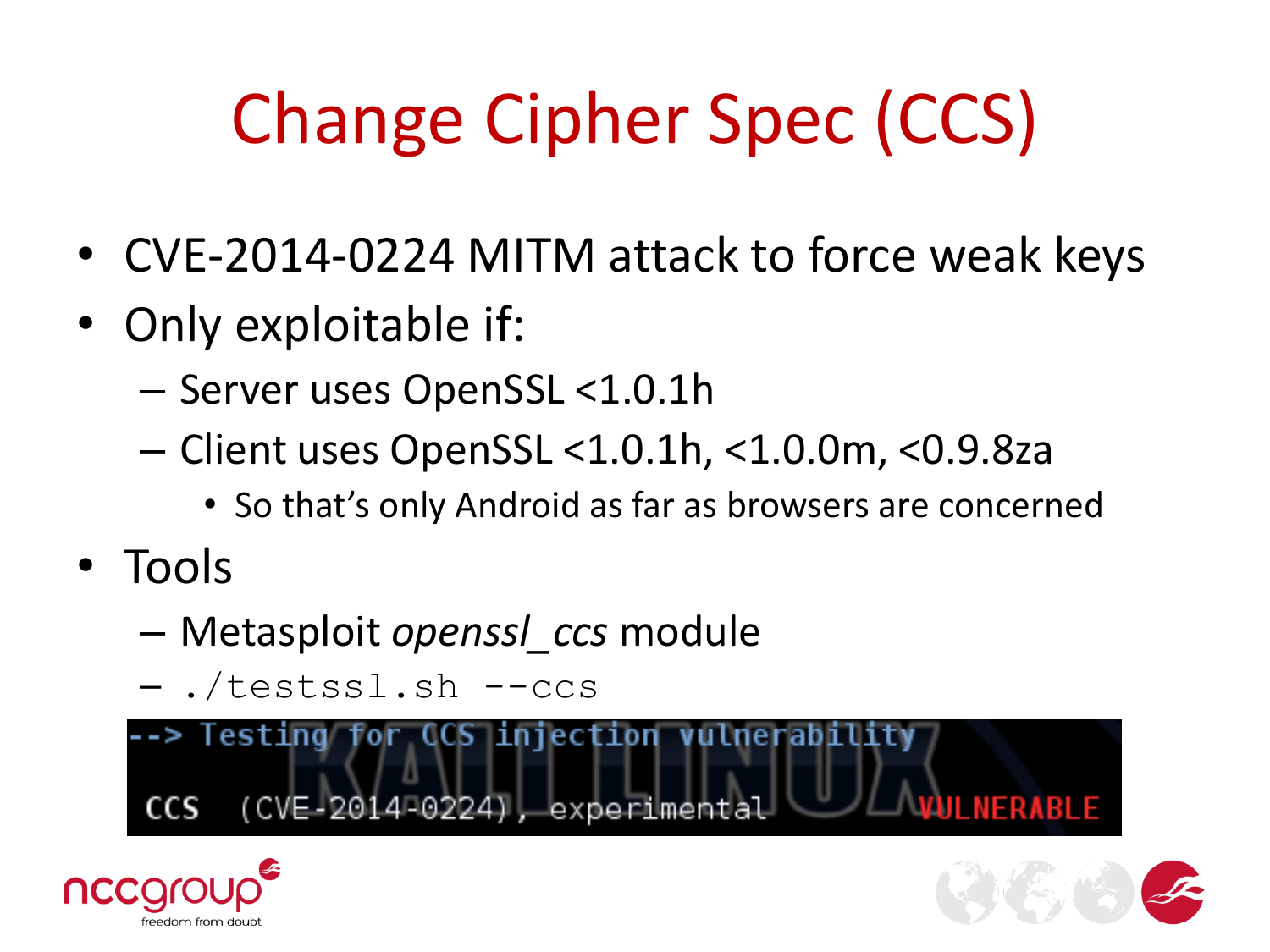## Web Applications

- Mixed secure and non-secure content
	- Read session cookies, data etc.
	- Edit non-secure resources, e.g. JavaScript
	- Browser errors reduce confidence or may refuse to load content
	- Your connection to was a series with the way is encrypted with 128-bit encryption. However, this page includes other resources which are not secure. These resources can be viewed by others while in transit, and can be modified by an attacker to change the look of the page.



Firefox has blocked content that isn't secure.

Most web sites will still work properly even when this  $\searrow$  content is blocked.

- Cacheable HTTPS
	- Non-sensitive content marked as "public" improves performance
	- Check for pages with sensitive data

Pragma: no-cache

Cache-Control: no-store, no-cache

– <http://palizine.plynt.com/issues/2008Jul/cache-control-attributes/>



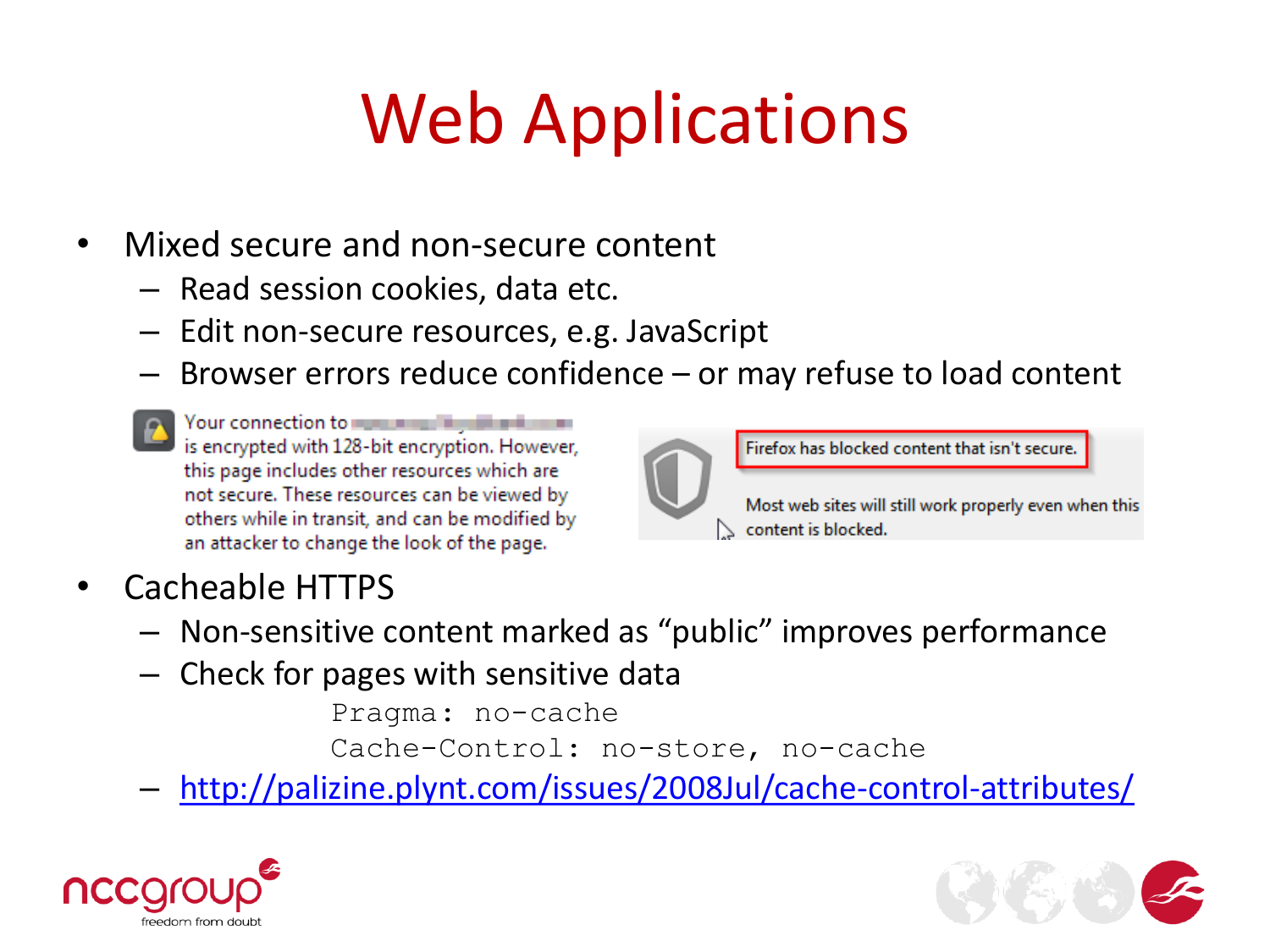## Web Applications

- Sensitive cookies secure (but site must expect this...)
- Redirect back to HTTP following HTTPS
- Login over HTTPS but HTTP pre-auth session cookie re-used
- HTTP Strict Transport Security (HSTS) a safety net
	- Convert all insecure links to secure ones (blocks SSLstrip)
	- Ensures SSL cert warnings cannot be ignored and access blocked
	- Set by a response header Strict-Transport-Security
	- Supported by recent browser versions (oh, except IE)
	- If a site is fully HTTPS (and is likely to remain so), why not use it?
	- [https://www.leviathansecurity.com/blog/the-double-edged](https://www.leviathansecurity.com/blog/the-double-edged-sword-of-hsts-persistence-and-privacy/)[sword-of-hsts-persistence-and-privacy/](https://www.leviathansecurity.com/blog/the-double-edged-sword-of-hsts-persistence-and-privacy/) – a fun privacy/tracking issue abusing HSTS